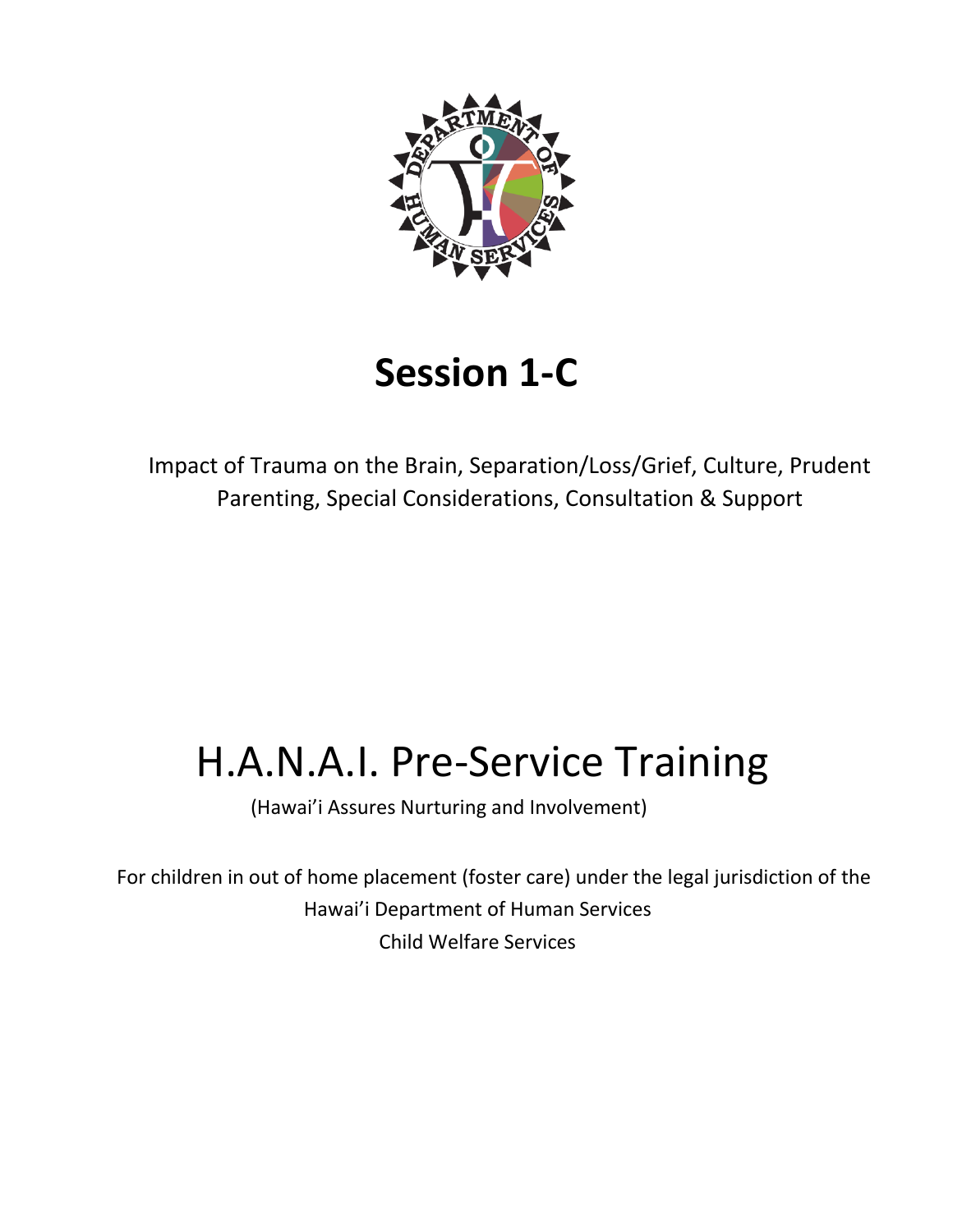## **Training Agenda**

| 1. Welcome Back                                      | 5 Minutes  |
|------------------------------------------------------|------------|
| 2. Impact of Trauma on Brain Development             | 30 Minutes |
| 3. Separation, Loss, and Grief                       | 30 Minutes |
| 4. Culture                                           | 30 Minutes |
| 5. Prudent Parenting                                 | 50 Minutes |
| 6. Special Considerations, Consultation, and Support | 10 Minutes |
| 7. Bill of Rights for Foster Youth                   | 15 Minutes |
| 8. Questions                                         | 10 Minutes |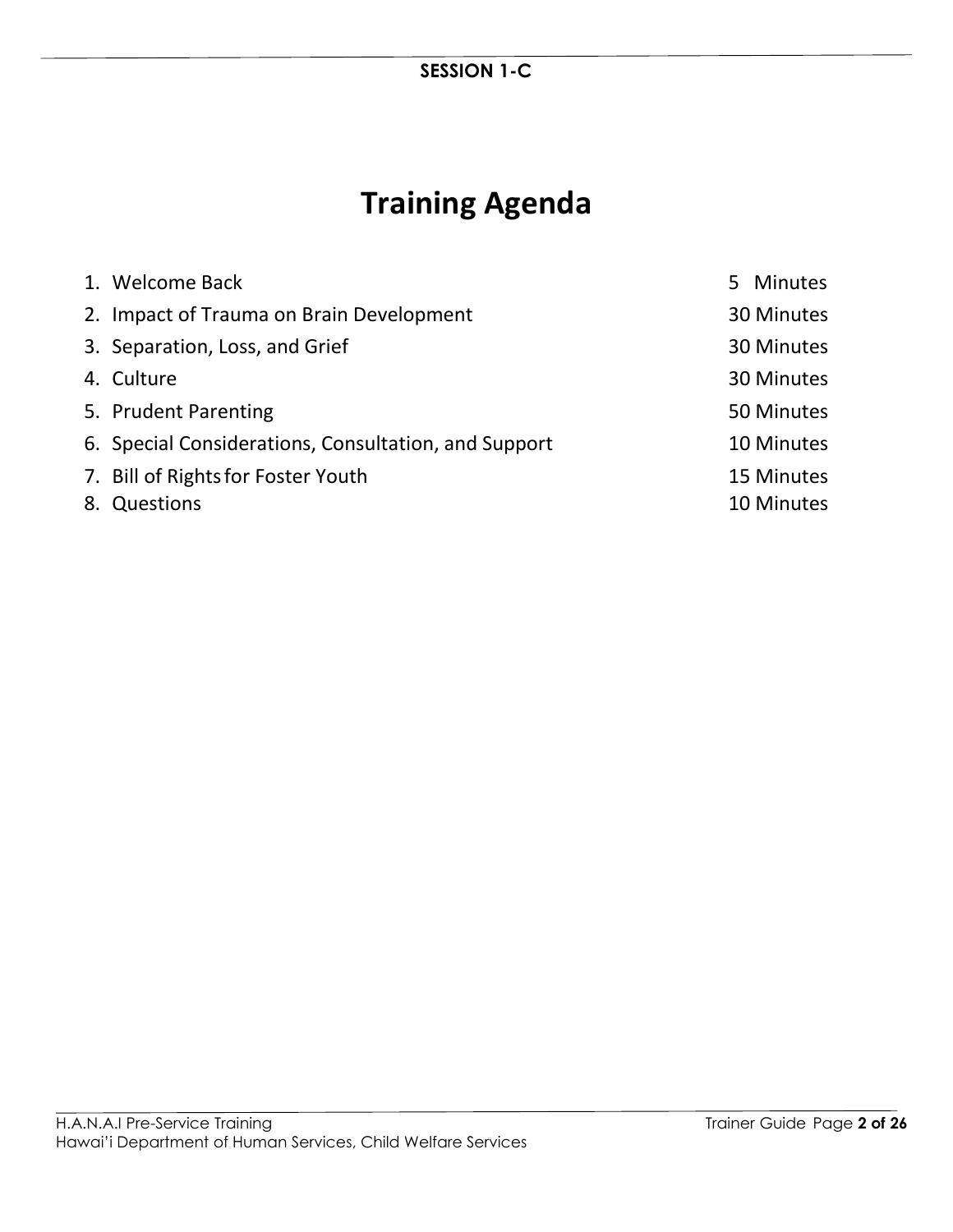## **Competencies and Objectives**

- Resource caregivers will learn and understand the types of trauma and how it impacts the development and the brain.
- Resource caregivers will learn about the stages of grief that youth, birth parents, and resource families can experience.
- Resource caregivers will learn how trauma and loss can impact brain function and how to support healing focused care for the youth.
- Resource caregivers will define prudent parenting and understand how to support this concept.
- Resource caregivers will learn about the importance of the rights for youth in foster care.

.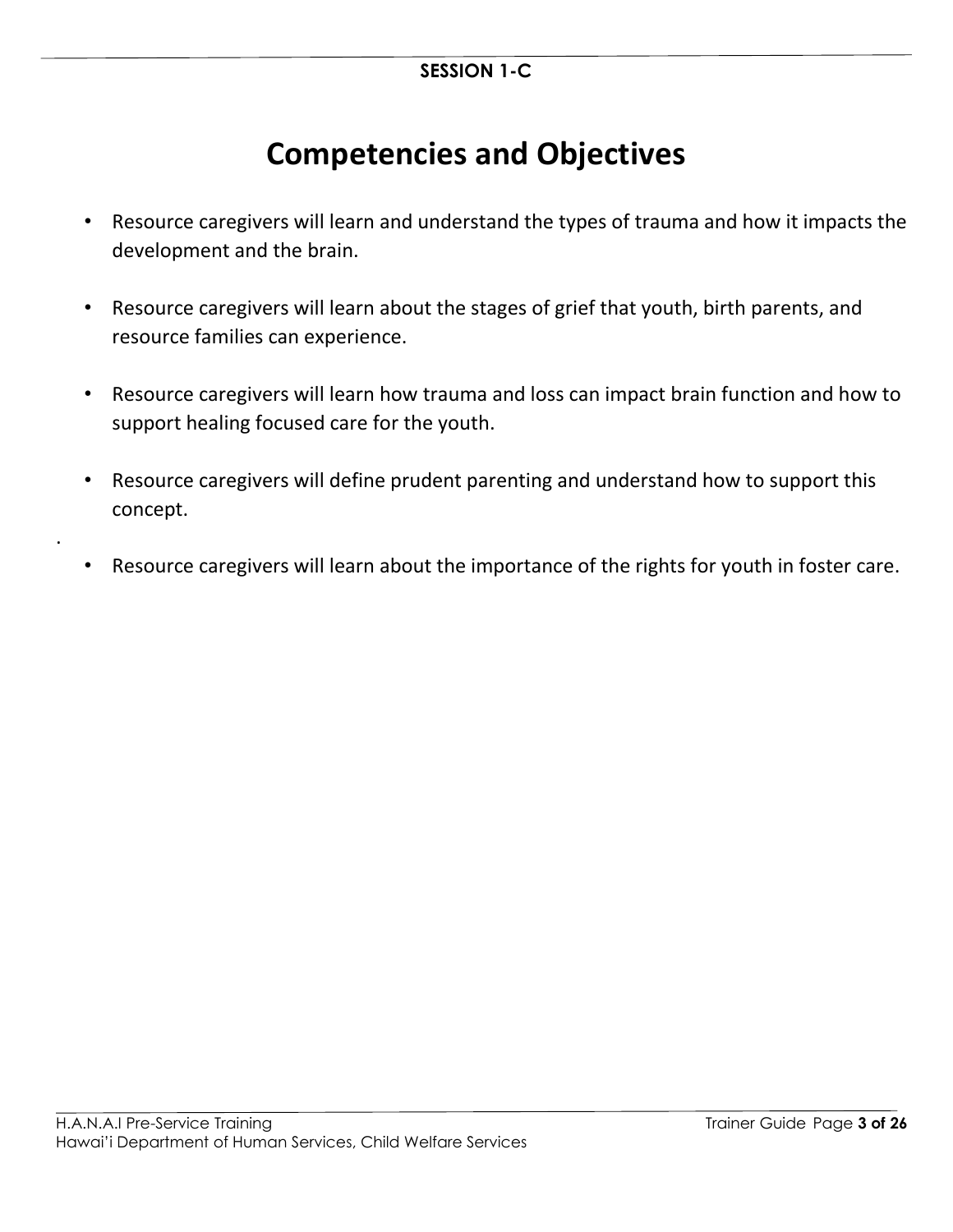

## **Impact of Trauma on Brain Development**

After identifying what types of trauma, a youth has been exposed to, it is important to understand how it may affect different dimensions of the youth's life. The youth may exhibit behaviors that can be linked to their trauma.

## **VIDEO: Promoting Brain Gains for Youth Emerging from Foster Care (3 min. and 47 sec.)**

## **Experience grows the brain**

When children are young, their brain makes connections and grows with each new experience. Children need consistent attention and nutrition to be healthy and continue to grow. Children can be constantly fearful, worried, anxious, defensive, and on-edge as a direct response to their trauma. It is important to not take their reaction personally. As a caregiver, identifying your youth's stress response and triggers is one of the first steps to help develop positive coping mechanisms and bring them down from their constant heightened state.

Trauma triggers and the stress response is not just happening in your home. How can you support a safe environment at school? During family gatherings? During community and cultural events? Healing focused care needs to be implemented in every dimension of the youth's life.

Our brain could be rewired until the age of 25 or sometimes older. As a caregiver, you want to help the youth effectively manage survival response when faced with triggers and create an environment that minimizes exposure to those triggers. This can allow the brain to heal and develop positive coping mechanisms.

#### Stress response stages

Survival Responses:

- Fight
- Flight
- Freeze

#### **Have the children in your home demonstrated their survival response?**

The survival response is immediate, extreme, and outside of conscious control. It is hard to calm down or reason with a youth that is having this response. The age of the youth in your home may also affect how their survival response looks. A teenager may physically run away where a toddler may just crawl and hide behind something. Coping mechanisms are designed to ease symptoms of stress. Some mechanisms are productive, and some are harmful. Children who have experienced trauma commonly have developed coping mechanisms such as outbursts, throwing tantrums, biting, etc. As the youth learns other ways to cope they will slowly replace the poor coping strategies.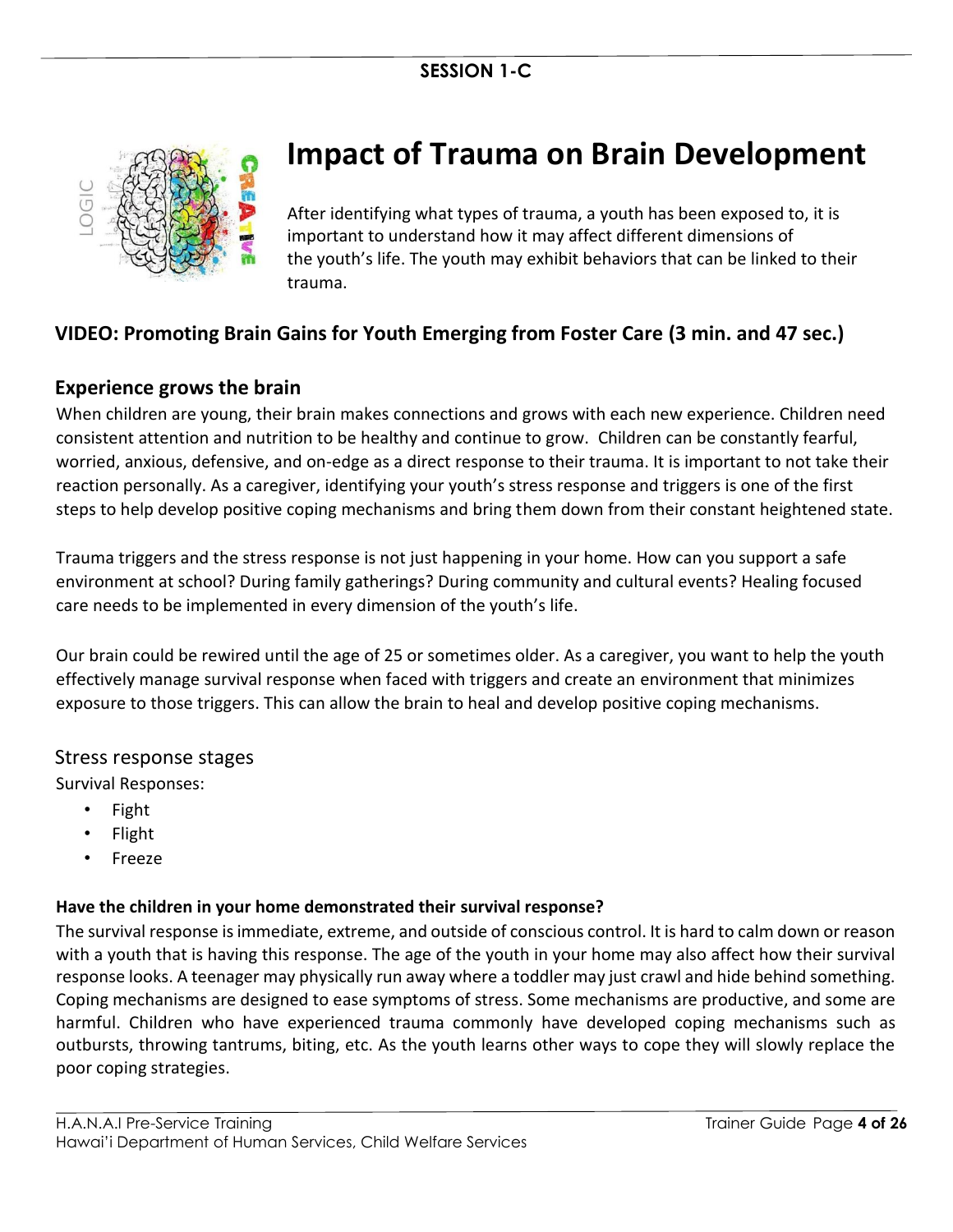## **Brain functioning during stress reactions**

There are two main areas of the brain that are key players during a stress response.

- 1. Cerebral cortex-manages planning, assessing, moral reasoning, complex decision making, process information from the five senses
- 2. Amygdala- detects fear, memory, fight, flight, and freeze, stores memories linked to emotional events

These areas of the brain make your heart rate increase, start rapid breathing, and induce strong emotional responses in moments of stress or when we detect danger. In children who are experiencing chronic or complex trauma, they may be in this state constantly. The fight, flight, or freeze response may become the automatic coping mechanism and behavior pattern when the youth in your home becomes stressed. The cerebral cortex loses function in stress reactions. Children and adults lose the ability to assess and reason in a situation. The amygdala takes control of the response. In situations of trauma or stress, the youth is not in control of their response.

During moments of stress, our 5 senses passively store information about the incident that can later become triggers for the individual. Certain scents, sounds, or objects can induce a stress reaction in a youth who connects those to their trauma, creating a trigger. The youth may not even consciously be aware of what is triggering them and may not even know why they are reacting a certain way. Even specific holidays, anniversaries, or seasons can be reminders of the trauma and induce a reaction. A youth may react to a safe environment as if they are in danger based on exposure to their triggers.

When a youth demonstrates their trauma response to a trigger, they may not be in control of their behavior. When the stress response in the brain takes over, we call this "flipping your lid". The top region of the brain is the cerebral cortex and may be C Sharon Selby 2016 overpowered by their trauma history and the amygdala. Prefrontal cortex



Adapted from Dr. Daniel J. Siegel's Hand Model of the Brain found in Mindsight: The New Science of Personal Transformation (Bantam Books, 2010)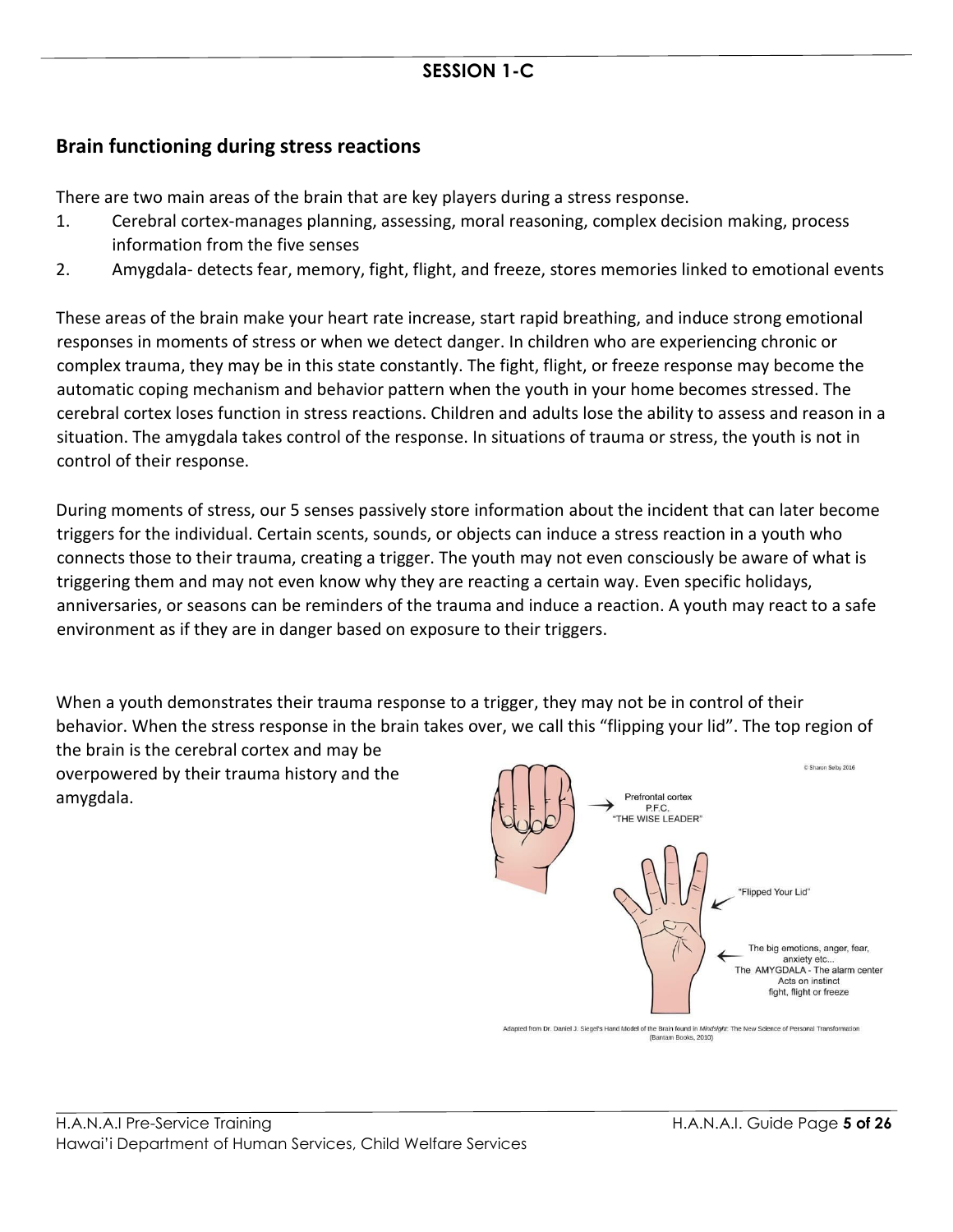## **Stages of Stress Response:**

- 1. A trigger linked to the 5 senses is sent to the brain
- 2. The brain processes the information and decides if the trigger is a threat or a non-threat
- 3. The body has a stress/survival response to the trigger
- 4. The body returns to calm when the threat is gone



As a caregiver, you can aim to minimize exposure to known triggers to prevent the youth from escalating to their stress response. Caregivers can assist with the youth learning to identify triggers and how to regulate emotions. However, during a stress response, you can work to keep the youth safe and to not add to the stress response.

Children during their stress response are unable to be reasoned with. Learning from each trauma response can help caregivers and youth manage effects and prevent re-traumatization. Each youth has a specific trauma experience and trauma response therefore, management and prevention will look different for every youth.

#### **How do we cope?**

- Internal coping strategies: things you do inside yourself (Examples: praying, crying, meditating, ignore it)
- External coping strategies: things you do to reach out for support (Examples: talking to friends and families, smoking a cigarette, drinking, shopping)

As a resource caregiver, it is important to model positive coping mechanisms for the youth in your home.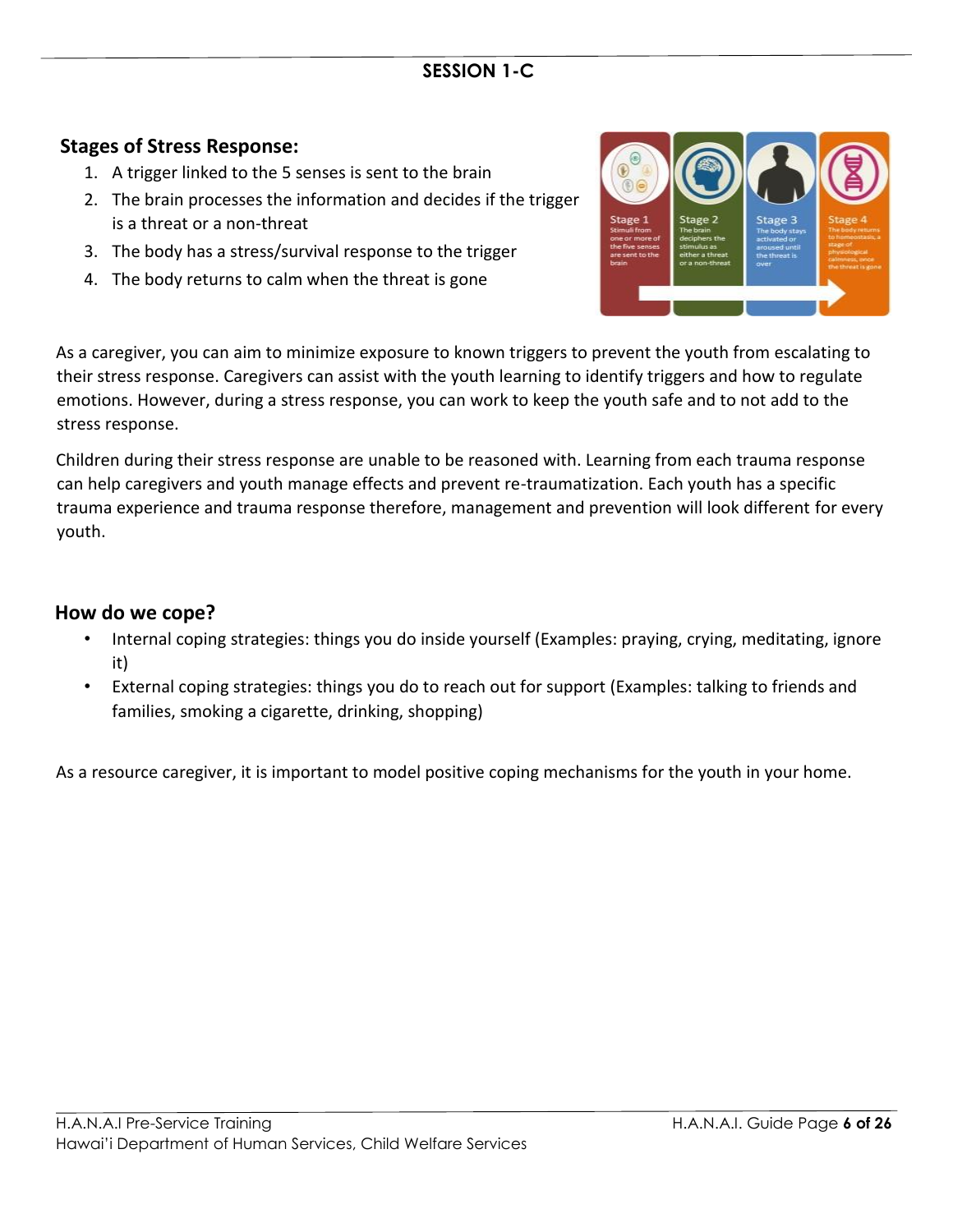## **Separation, Loss, and Grief**

Children that enter into care also have experiences of separation, loss, and grief that can increase the intensity of their trauma. Many times we think of loss in the terms of the death of someone close to us, however, it is important to note that loss can occur in many areas, including significant others, health, ambiguous loss, and a loss of identity. These losses can be expected or they can occur unexpectedly. Children entering into care often experience more unexpected losses.

Children also lose things that are valuable to them when they come into care. These losses might be things we know about (home, family, culture, school) or things we don't know about (pets, relationships, toys, familiarity). Even if the move is for a youth's safety, children lose important things and suffer from some kind of loss. Most of these losses are unexpected. Resource caregivers must be careful and cautious about talking about the youth's history, as this may bring up negative feelings for the youth. Children travel through stages of grief and they do not necessarily happen in a specific order. As they learn to cope with a loss they may experience another loss, along with their past trauma.

It is also important to understand the concept of developmental grieving. This is when birthdays, holidays, or anniversaries trigger the loss again. Many children re-experience their losses, at various times in the year or when they encounter an experience that reminds them of the loss. Resource caregivers must aware of developmental grieving and remember that children need assistance in learning to cope with their losses.

## **Types of Loss**

- Loss of significant other
- Loss of health
- Ambiguous Loss
- Loss of identity

Ambiguous loss is when you experience the loss of a person or some aspect of life that is not gone. A family member that is diagnosed with dementia is still physically present, but they have lost their memories. A youth of a divorced family can experience the loss of what their family used to be, even though both their parents are still living. Youth may experience an ambiguous loss if a family member goes to jail and they cannot physically see them anymore. A youth that has entered into the child welfare system has a high risk of experiencing any of these types of losses and can then enter in the stages of grief.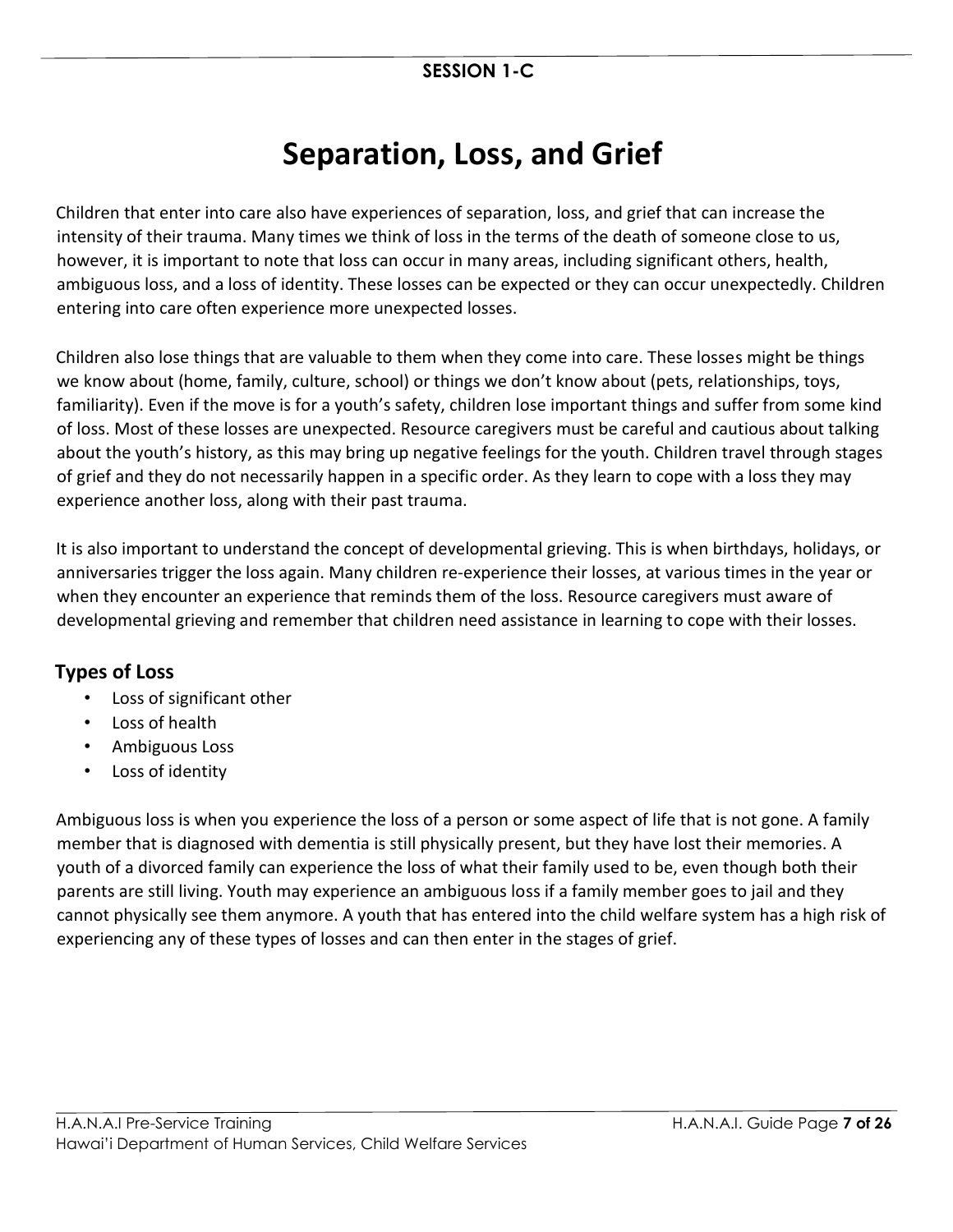## **Stages of Grief**

## **Honeymoon Stage**

The first common reaction to placement is SHOCK or "THE HONEYMOON". The youth does what they are told and life is relatively smooth. The youth seems to be fitting nicely into your family. But the "honeymoon" is mostly for the resource caregivers. The youth may be in shock and denial of the placement and is still adjusting to the new home. They also may be overwhelmed with all the changes in their life and are trying to ensure the placement works. They do what they are told and keep their feelings inside. Some authors refer to this stage as PRESERVATION, to reflect the accurate reality that children are trying to survive and figure out what is going on.

#### **During This Stage, A Caregiver Can:**

- Make yourself available to talk with the youth and provide support.
- Encourage and support contact with a previous resource family or birth family, if possible.
- Permit the youth to show affection at their own pace.
- Give the youth some time to adjust and practice lots of patience.
- Start and add to a life book. Provide pictures of their birth family or take one at the first visit.
- Be clear about rules and responsibilities for the youth, but emphasize and enforce only a few most important ones.

## **Protest and Anger**

As a youth settles into their new home, feelings of PROTEST OR ANGER will surface. The youth begins to challenge resource caregivers. You become the target of his or her anger and frustration. This can be a difficult time for caregivers, but it is normal and should be expected. The stage of protest is often where we see the youth's most destructive behaviors. It is also during the protest stage that most of the healing work is done. The youth is working out his deepest and strongest feelings. Sometimes children will go through protest or acting out after visits with the birth parents. Strong feelings of attachment and separation can be stirred up in a youth because of visits. This is a difficult stage for caregivers, but a very important time for the caregivers to stick with the youth and prevent a change in placement.

#### **During This Stage, A Caregiver Can:**

- Provide simple rules, maintain limits and boundaries for the youth's safety.
- Encourage lots of physical activity or sports to channel negative energy.
- Validate their anger and teach the youth how to express it differently.
- Communicate to all people involved (therapist, social worker, GAL) to help them understand what is happening for a youth.
- Safeguard family treasures by putting them away out of a youth's reach.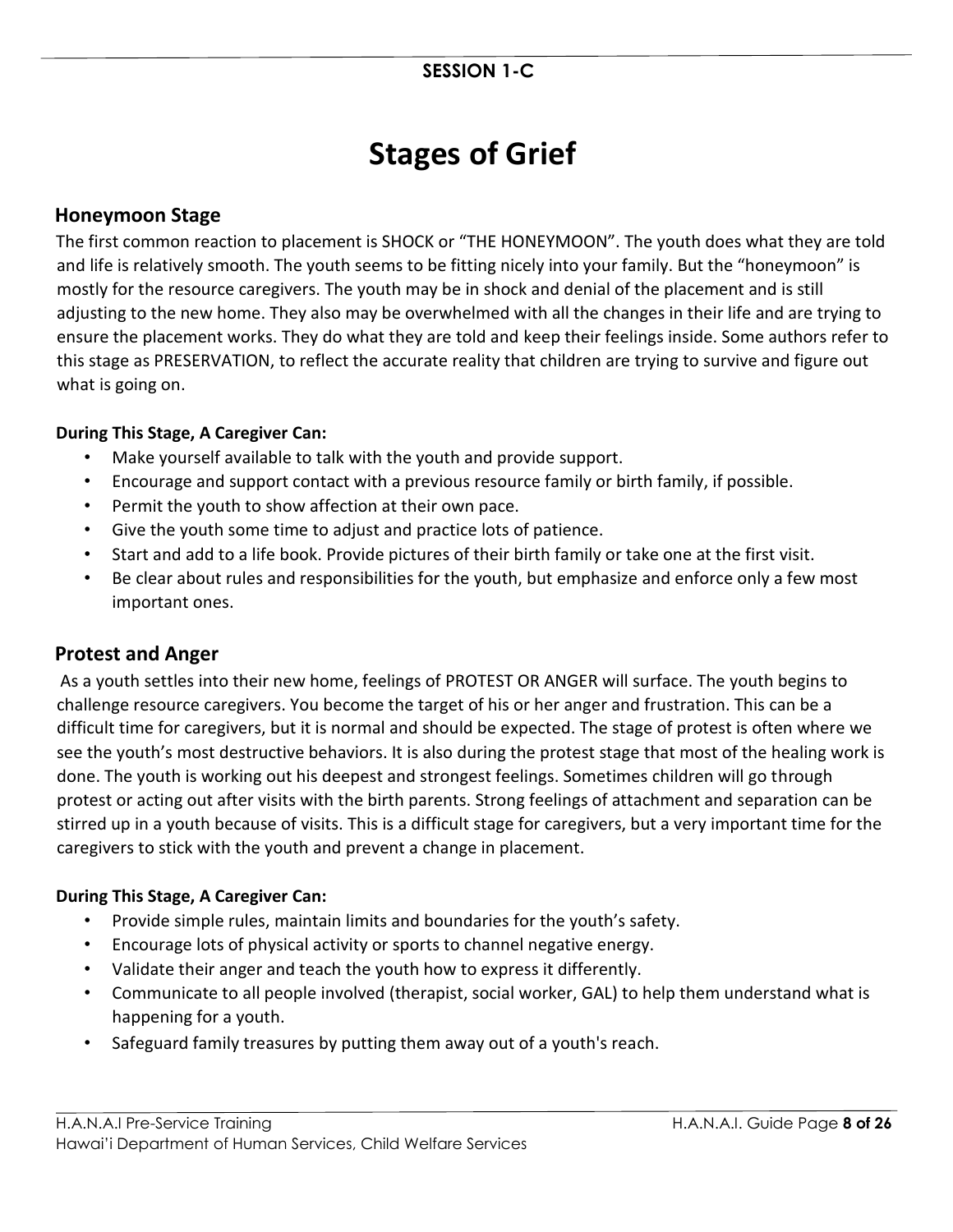• Identify things that are important and comforting to the youth, as well as positive behaviors to build on.

## **Sorrow and Sadness**

When a youth passes through the stage of protest, they start to realize the reality of the situation and feels SORROW OR SADNESS. Sometimes the youth will plummet into depression and sadness. The youth may not take care of themselves or not take care of their things. The youth may feel worthless, unlovable, and out of control. Sometimes children will do dangerous things as if to put themselves in harm's way. Children need lots of support and messages of caring from the caregiver during this time.

#### **During This Stage, A Caregiver Can:**

- Listen, Listen, Listen! (Listen to what they are saying and what they are not saying).
- Send a message to the youth that their feelings are real, normal, yet difficult.
- Let the youth know that when they are sad, it is safe for them to express themselves.
- Be careful of false reassurances  $-$  i.e. "It will be alright".
- Remember that sometimes our desires to help can make it worse. Give children the time they need.

## **Hope and Acceptance**

A youth, if allowed to work through the previous stages, may reach a stage of HOPE AND ACCEPTANCE. Life goes on and children seem to settle down. There are still feelings of anger, sadness, and survival. These feelings will resurface for as long as children are in care, adoption, or even sometimes after reunification with the birth parents. During this final stage, however, the youth has more good days than bad days. The youth seems to settle in and attends to the daily concerns of being a youth.

#### **During This Stage, A Caregiver Can:**

- Ensure that efforts for permanence are proceeding as quickly as possible in light of the youth's increasing attachment to the resource family.
- Resource family should continue to encourage and facilitate contact with the birth family, especially if the plan is for reunification.
- Acknowledge good days and times.

Being aware of your issues of loss and grief is important. How you deal with losses in your own life will impact your reactions and/or responses to the behaviors demonstrated by the children as they deal with their losses. Resource families need to be aware of what behaviors they can deal with to be effective in helping children deal with their losses.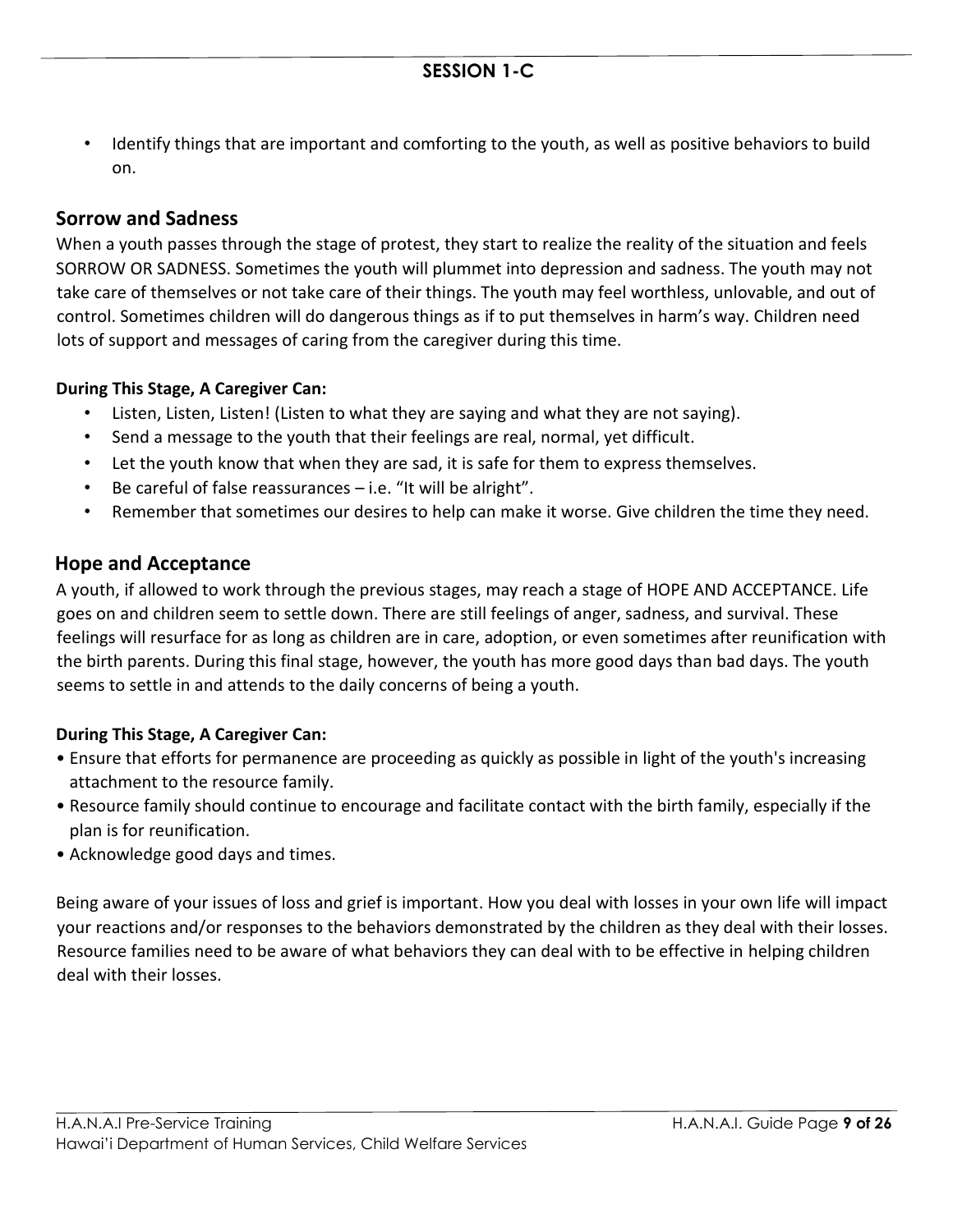## **Culture**

#### **What is Culture?**

- Traditions, beliefs, values, arts, and much more
- Family is an important role in shaping a child's self-concept, or personal and cultural identity

#### **Historical Trauma**

- When an a specific cultural, racial or ethnic group experiences multigenerational trauma. (Overthrow of Hawaiian Kingdom, Japanese Internment Camps, Bikini Atoll).
- Relating to major events that oppress a group of people that may or may not experience effects (health, low self-esteem, violent or aggressive behavior).

#### **Video: Resource Caregiver Module 6 (2 minutes & 18 seconds)**

#### **Discussion:**

Are there any native practices that you are involved in or would like to learn more about?

Have you ever visited a cultural site? Tell us about that experience?

How can you provide experiences that bring healing for generations to come?

#### **Remember:**

- It is an important part of development
- Be aware and respect the youth's culture and family
- Encourage, build, and keep youth connected with their family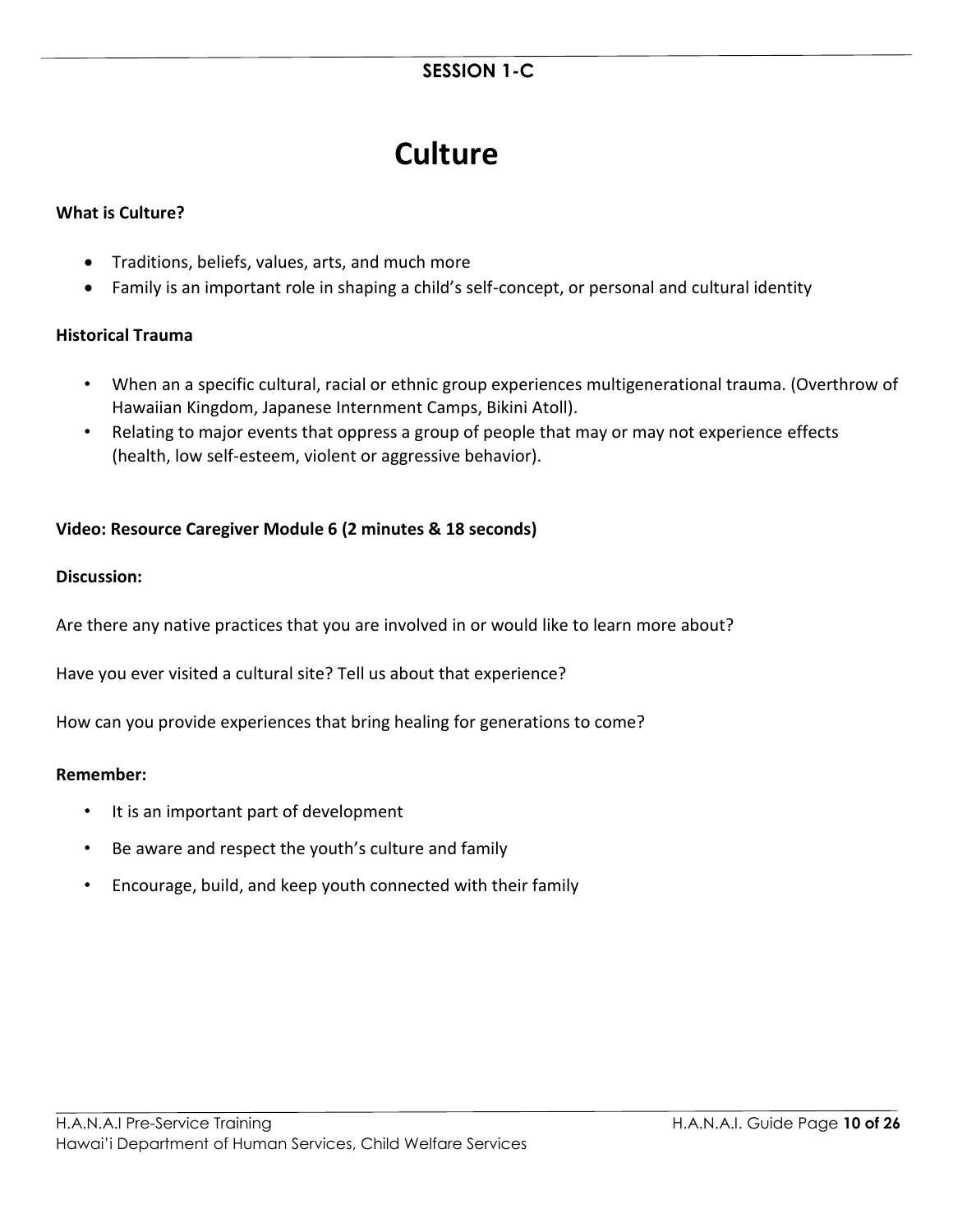## **Prudent Parenting**

Reasonable and prudent parent standard is characterized by care and sensible parental decisions that maintain a youth's health, safety, and best interests while at the same time encouraging the youth's emotional and developmental growth that a caregiver shall use when determining whether to allow the youth in the care of the resource caregiver to participate in extracurricular, enrichment and social activities.

## **The Preventing Sex Trafficking and Strengthening Families Act (Public Law 113-183)**

*"Signed into law on September 29, 2014, attempts to expand the opportunities expand opportunities for children/ young people in foster care to participate in developmentally appropriate activities such as field trips, sleepovers, and other extracurricular activities. These experiences allow youth to build skills while developing talents and healthy relationships with peers and supportive adults. New experiences and opportunities-even healthy risk taking-helps children/young people discover who they are and learn important decision-making skills when they are supported by nurturing resource caregivers."* Refer to "Normalcy for Children & Young People in Foster Care" handout for more details.

#### **Legally supported the principle that allows resource caregivers to:**

- Be able to make decisions carefully; weighing the benefits and potential risks to the youth.
- Come to sensible parental decisions of what is in the best interest of the youth without involvement form social workers, judges, and guardian ad litem.
- Be supported by the system in making the kinds of decisions that will create more normalcy for the youth in care.

According to HRS 346-17, a resource caregiver or child care institution is not liable for harm to a youth in care who participates in the activity approved by the caregiver, provided that the caregiver has acted in accordance with the reasonable and prudent parent standard. Additionally, the caregiver is required to promote normalcy to any youth in care in the best possible way to participate in an extracurricular, enrichment, cultural or social activity in the home, school, and community.

#### **Things to consider…**

- Youth's age (developmentally/chronological)
- Level of risk or danger o Does it violate a court order?
- Level of youth's skill
- Youth in care input
- Would you let a birth child do this activity?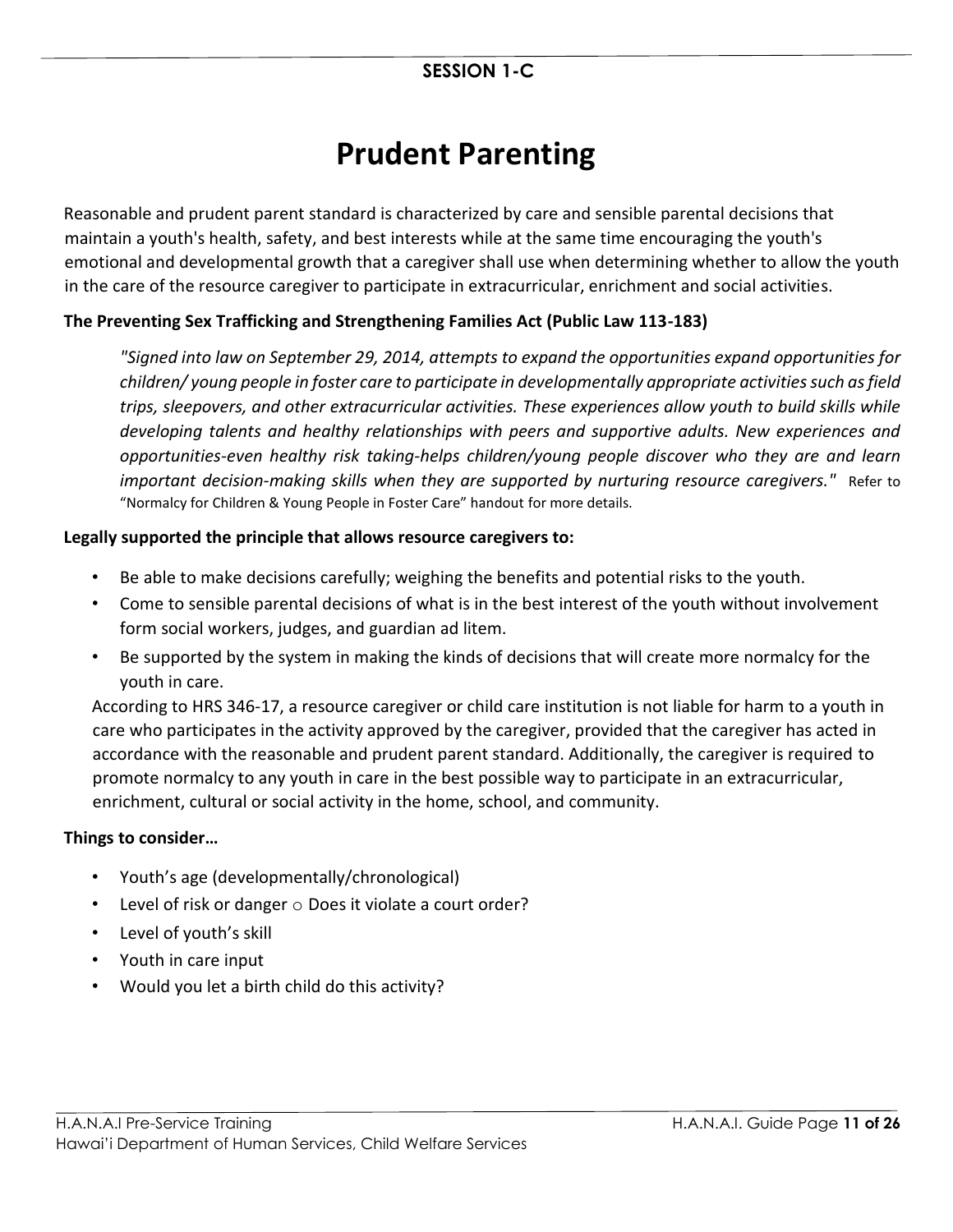## **Activity: Reasonable Prudent Parenting Standard**

Your 9-year-old youth in care wants to have a cell phone just like your other children in the home. Would you allow it? What would you do?

A 5-year-old youth in care wants to use iPad or other electronics in the home. Would you allow it? How often?

There has been a 14-year-old girl living in your home for a month and she comes home asking about having a boyfriend. How would you handle the situation?

A 10-year-old boy has been living in your home for 6 months and shares that he used to go to the Buddhist temple with his family. How would you support him?

Your 6-year-old youth in care expressed wanting to play a sport; how would you go about supporting him/her?

Your family is going on a trip in 5 months to Las Vegas. Would you bring the children/youth with you? What steps need to be done to do so?

Your 16-year-old teen wants to dye her hair, would you allow it?

A friend from a softball team invites your 14-year-old youth to stay over on weekend. Would you allow it? What information would you need?

A 17-year-old youth wants to go to prom and stay at a hotel with some friends in Waikiki. Would you allow it? What needs to be considered?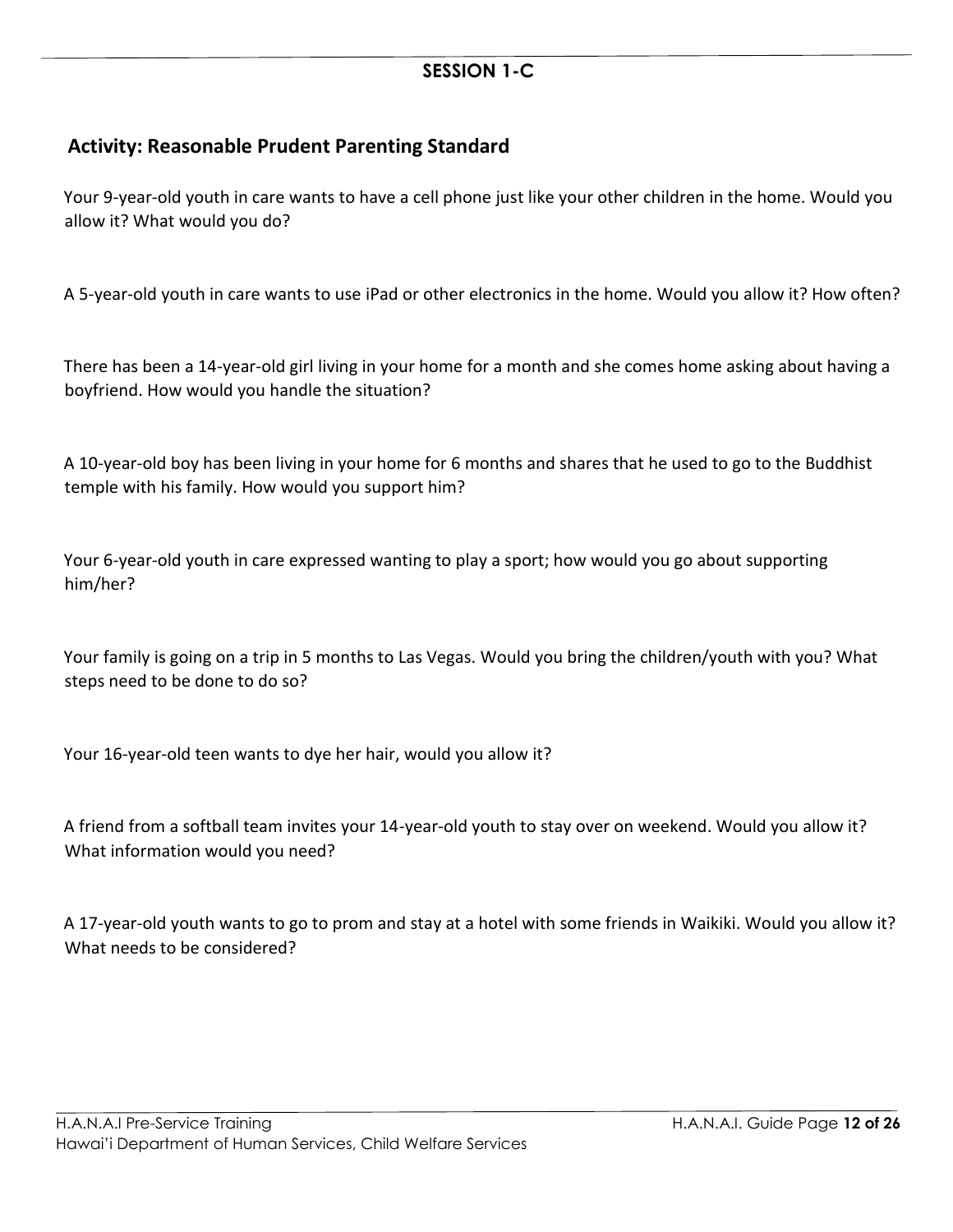## **Don't Say "No" Until You "Know"**

*A Guide for Caregivers to Promote Normalcy and Well-Being for Children and Young People in Foster Care* Presented by the State of Hawai'i's Department of Human Services Child Welfare Services *The information below The information below is from the "Don't Say "No" Until You "Know"" handout found on rcg.hawaii.gov.*

#### **INTRODUCTION**

To "know" means knowing policy and it especially means knowing the child/young person's needs and maturity level. Parental decision making about normalcy requires good judgement. Resource Caregivers and Child Caring Institution (CCI) caregivers shall use the reasonable and prudent parent standard in determining whether to give permission for children/ young people to participate in age or developmentally appropriate extracurricular, social, and cultural activities. The CWS Worker and the Resource Caregiver and/or CCI caregiver shall work together to ensure activities and opportunities for children/young people who are in foster care. These questions and answers are presented as a guide and does not cover every situation or scenario. Please connect with your social worker or the child/young person GAL/CASA for answers about something not covered in this document or for further clarification.

## **EXTRACURRICULAR, SOCIAL, CULTURAL AND SPIRITUAL ACTIVITIES**

## *Question 1***: Are children/young people who are in foster care allowed to participate in sports activities and attend other social activities/functions?**

*Answer:* **Yes.** ALL children/young peoples who are in foster care, whether they are in a resource family home or in a Child Caring Institution, need and deserve the opportunities and experiences appropriate to their age and maturity. This includes participation in social activities, dating, recreational, school dances, cultural, religious and community activities.

A child/young person's participating in sports, whether it is through their school or in their community is a normal part of being a child. Permission and encouragement of the child/young person, is dependent on his or her age and maturity level, to engage in appropriate social and extracurricular activities in order to promote social development, if approved, have contact with family members, have access to phone usage, have reasonable curfews, and travel with other youth or adults.

## **Question 2: Can a child/young person go surfing and/or body boarding, swimming, diving (ocean/water activities)?**

**Answer: Yes.** The Resource Caregiver or the Child Caring Institution staff will need to know the child/young person's experience and ability, to do this activity before they can give their permission. The level of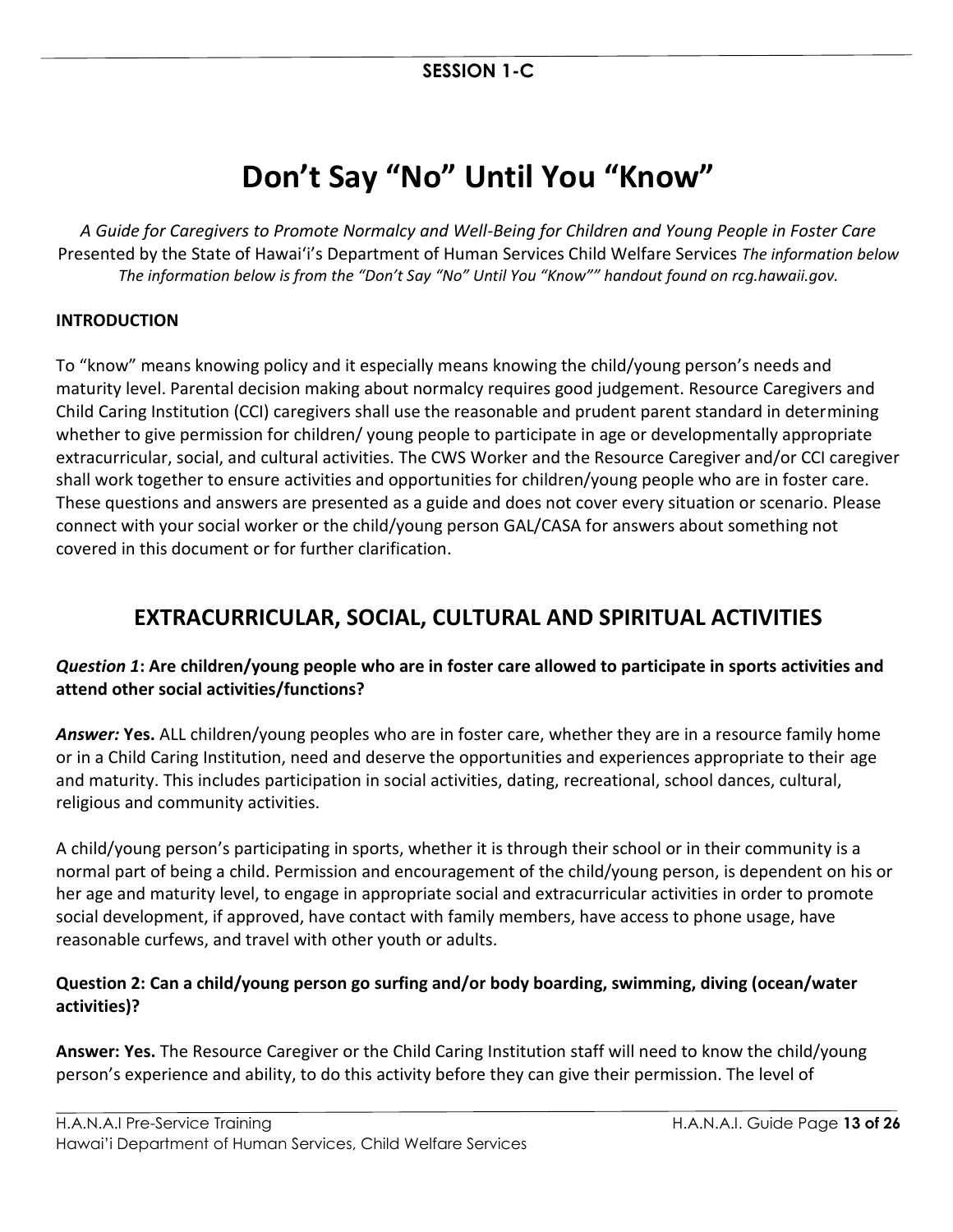supervision will depend on age of the child/young person and the ability of child/young person to swim. In Hawaii, ocean/water activities are very common for families.

These activities vary on the level of safety and risk, the Resource Caregivers or the Child Caring Institution staff will need to know and understand the inherent risk and the young person's ability and experience in the particular area to participate in the higher risk activities before they can give their permission.

### **Question 3: Do the individuals who participate in community, cultural, and extracurricular activities with the child/young person have to undergo a background clearance before the child/young person can participate in the activity?**

**Answer: No.** Background screening of individuals is not a requirement for a child/young person's participation in community, cultural and extracurricular activities. Only the licensed Resource Caregiver(s), where the child or youth is placed and all adult household members residing with the resource caregiver(s) will need to meet licensing requirements of fingerprinting, Hawaii State Criminal History Background Clearance and the Child Abuse and Neglect (CA/N) clearance. The criminal history and background requirements are in licensing rules and Hawaii Revised Statute

### **Question 4: Is there funding available through the Department to help pay for some of the costs of extracurricular activities? Example: community football, dance lessons, cheerleading, etc.**

**Answer: Yes.** Resource Caregivers may ask the child/young person's social worker for assistance in helping pay the cost of extracurricular activities. The worker will look at availability of funds through the Department's payment system as well as through the \*Enhancement funds and \*Ho'ola Na Mana'o (Friends of Children's Justice Center) funds. \*limited funding amount available each year

## **Question 5: What liability does a Resource Caregiver and on-site Child Caring Institution (CCI) staff have in allowing a child/young person to participate in age appropriate activities?**

**Answer: A Resource Caregiver and on-site Child Caring Institution staff are not liable for harm caused to a child/young person who participates in an activity approved by the Resource Caregiver or on-site CCI staff provided that the caregiver or on-site staff has acted in accordance with the reasonable and prudent parent standard.** 

Additionally, the caregiver and on-site staff is required to promote normalcy for the child/young person to the fullest extent possible and shall allow the child/young person to participate in age- appropriate activities at home, in school, and in the community. (Preventing Sex Trafficking and Strengthening Families Act (P.L. 113- 183/H.R. 4980 Section 111 Supporting Normalcy for Children in Foster Care)

### **Question 6: Does a birth parent's wishes have to be followed if they disagree with an activity involving their child/young person?**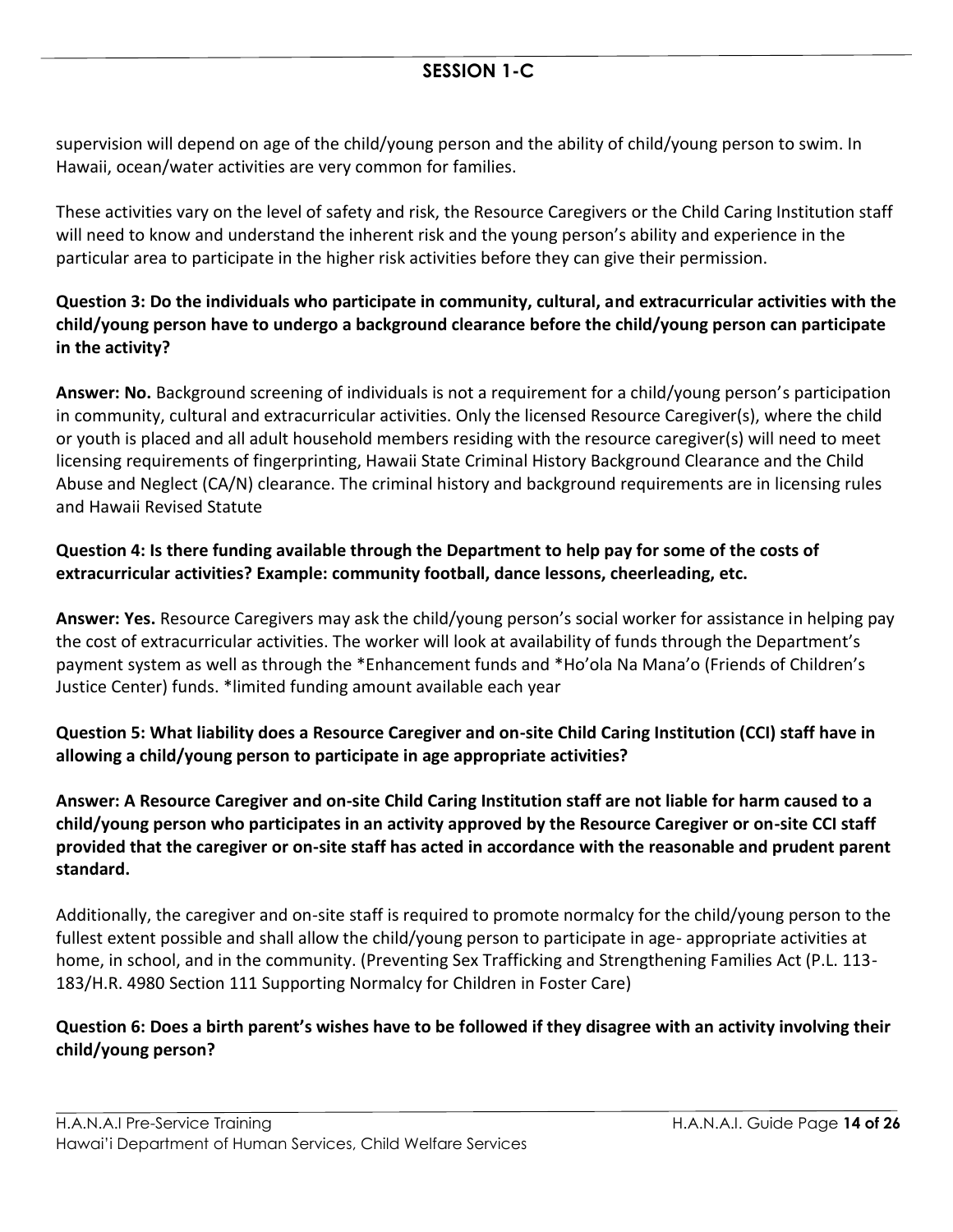**Answer: The birth parent's wishes are to be considered and brought before the Family Court, the GAL, and parent's attorney, for decision on our recommendation that the child/young person participate in an activity that the parent disagrees with.** The matter should be taken before the FCT. Parents have rights while their child is in FC and if they object, we have an obligation to have it heard before the FCT. The Department and Resource Caregivers shall be sensitive to the input of the child/ young person's parents as to the types of activities they would like their child/young person to participate in, and whenever possible, include them in the decision making.

Also, normalcy activities cannot override case plans or other court-ordered requirements. For example, if a Resource Caregiver's family vacation would cause a child/young person to miss a scheduled visit with a birth parent, the agency and the Resource Caregiver shall work with the birth parent for an alternate visit schedule.

### **Question 7: Are birth parents allowed to come to their child/young person's school functions, sports activities, cultural and religious functions?**

**Answer: Yes.** Birth parent involvement in their child/young person's daily life is encouraged, however Resource Caregivers shall first consult with the child/young person's CWS worker and/or GAL prior to allowing any type of contact.

### **Question 8: Do the children/young people placed in Child Caring Institutions have the right to participate in community, extracurricular and social activities just like children/young people placed in resource homes?**

**Answer: Yes.** The role of an identified Child Caring Institution (CCI) staff is no different than that of the Resource Caregiver when it comes to ensuring that the young people in care are provided with normalcy by providing them with opportunities to participate in age appropriate community and extracurricular activities. Each Child Caring Institution licensed by the Department shall identify someone to be the "caregiver" responsible for making such decisions for each child in their care. A person must be identified as the caregiver, not a committee or an office.

### **Question 9: Can children/young people in resource homes and Child Caring Institutions attend church and cultural activities of their choice?**

**Answer: Yes.** Children/young people who are in foster care are allowed to attend their church and participate in cultural activities significant to them and experience these activities either with or without adult supervision with the permission of their resource caregiver. Resource Caregivers assess the age and level of maturity of the child/young person who is in foster care to approve unsupervised attendance to church and cultural activities.

## **Question 10: Are children/young people who are in foster care allowed to attend or have sleepovers with friends or relatives?**

**Answer: Yes.** The children/young people who are in foster care may have sleepovers with friends or relatives up to two days with the Resource Caregiver's approval. Resource Caregivers shall use the reasonable and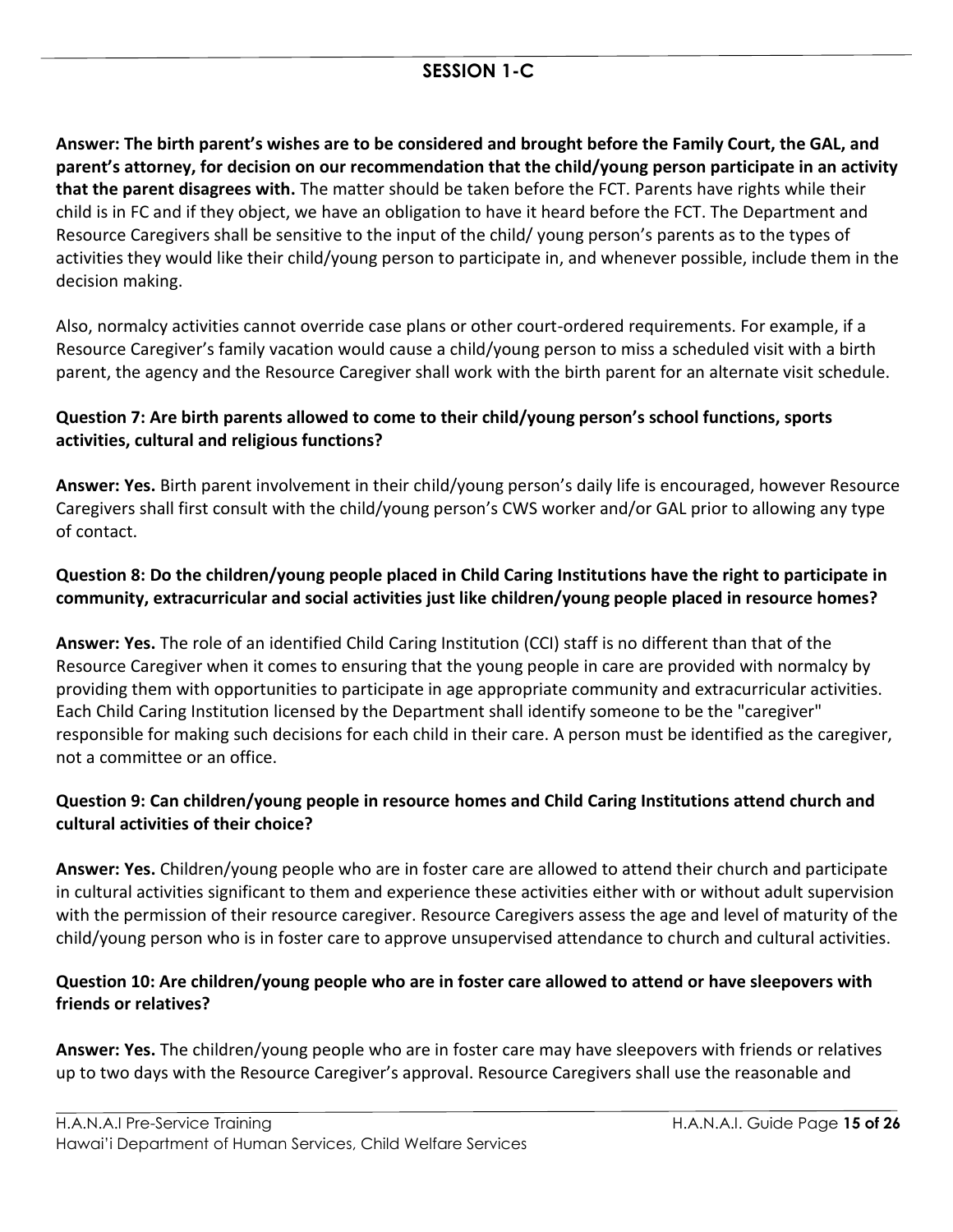prudent parent standards in determining whether to give permission for sleepovers. \*A Resource Caregiver shall not approve sleepovers if there is a court order or service plan (see Section 1 paragraph 5 Pre-existing court order) that would prevent sleepovers or the child's CWS worker has instructed that sleepovers shall not occur with a specific person(s).

Some helpful guidelines for overnight stays: Resource Caregivers should talk to the parents where the child/young person is spending the night to avoid relying on child to child communication for all information. Who is going to be in the home? Confirm pick up and drop off times and locations. What are the plans for the evening? Pet or food allergies, medications required to take. If plans change, ensure they know to call so you can give verbal approval. Make a plan if the child/young person becomes uncomfortable. Exchange phone numbers with the parents. Give the child/young person YOUR phone number.

### **Question 11: For a child/young person in foster care to stay overnight at a friend's house, do the adults living or staying in the friend's house have to undergo a Child Abuse and Neglect (CA/N) and Hawaii State Criminal History Check?**

**Answer: No**. The friend's parents are not considered resource caregivers and do not need a background check. Only the Resource Caregivers and adoptive parents, their adult household members, and staff at Child Caring Institutions are required to undergo background checks.

## **TRAVEL**

### **Question 12: Can a child/young person travel with their Resource Caregivers to the Neighbor Island or out of state?**

### **Answer: Yes, with approval from CWS, the Family Court, the GAL, and the parents. Resource Caregivers are encouraged to take their child/young person on vacation with them**.

This does require advance planning with the Resource Caregiver, the CWS worker and Family Court as there may be several steps that will need to happen in order for the child/young person to travel (see process below). Informing the parents ahead of time of the travel plans and explaining how the child/young person will benefit from the experience will help the parents feel comfortable consenting and supporting their child's traveling. Below are the Procedures for Child Welfare Services regarding children/young people traveling with their resource caregiver.

**Voluntary Foster Care:** for children/young people traveling off island or out of state with the resource caregiver, the child's worker must make efforts to inform the parents and obtain their consent. If parents do not consent, the child/young person cannot travel. If parents are in agreement that the child may travel, the CWS worker will obtain signed written consent from the parents.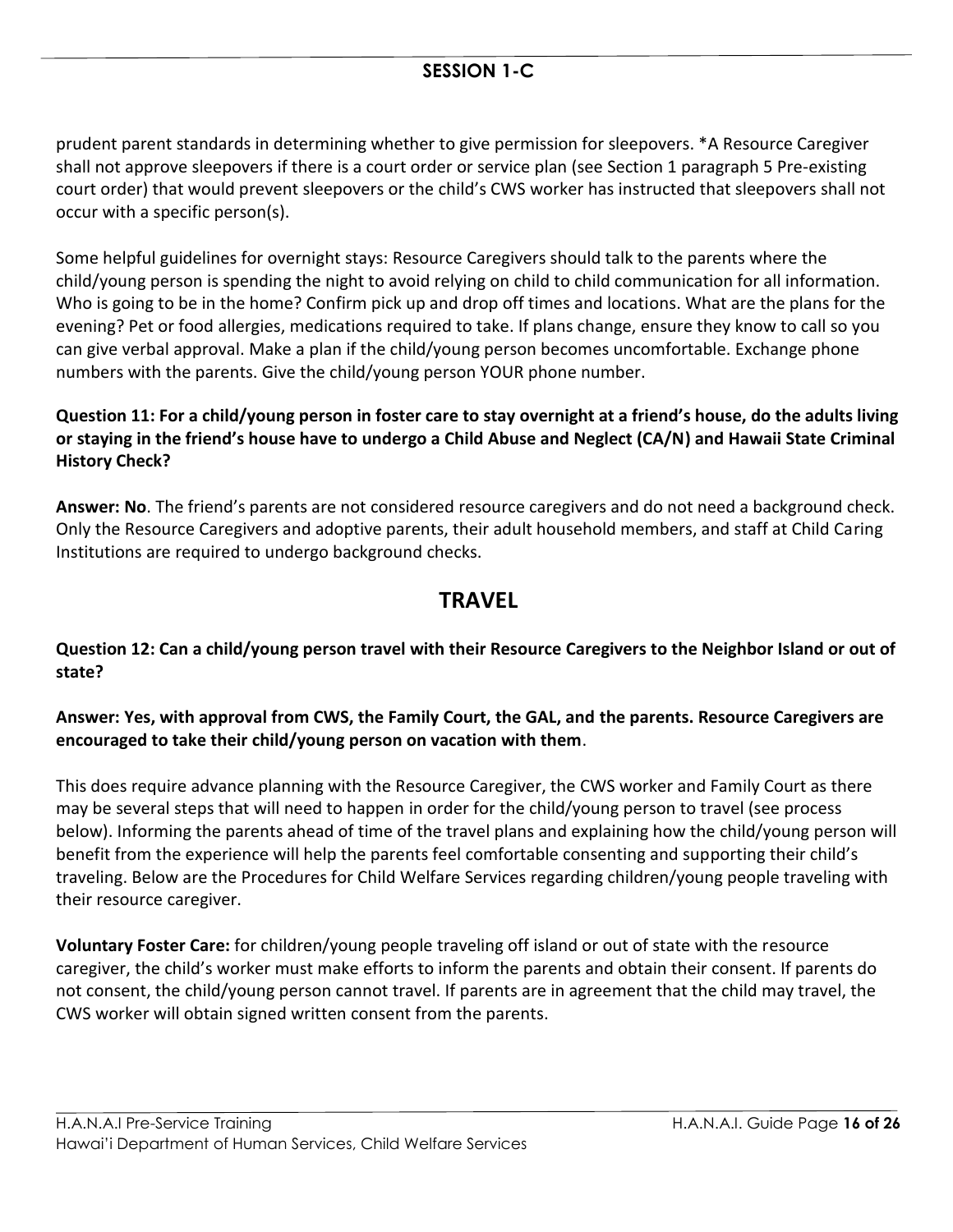**Foster Care (court case):** For a child/young person to travel off island or out of state with a resource caregiver, the child's worker must make efforts to inform the parents and obtain consent. If the parent's consent and the CASA/GAL is in agreement, the Department will inform the court that there are no objections by the parents and CASA/GAL and provide the court with the travel dates and destination, purpose of trip and where the child/younger person and resource caregiver will be staying.

If there is an objection by the parents or the CASA/GAL to the child/young person traveling with the resource caregiver, the Department must ask the Department of Attorney General (DAG) to file a motion. The Family Court will hear the matter and render a decision on whether the child/young person can travel. \*\*For Emergency travel, contact your child's social worker immediately.

\*\*\*International travel will require significantly more advance planning. If funding is needed to pay for the child/young person's airfare for neighbor island and/or mainland travel, please talk to the CWS worker as DHS can assist with the airfare for a child/young person to go on vacation with the resource caregiver

## **LBGTQ**

## **Question 13: Does the prudent parenting standard apply to the Lesbian, gay, bisexual, transgender and questioning (LGBTQ) children/young people?**

**Answer: Yes.** Normalcy and prudent parenting standards apply to all children/ young people who are in foster care and are no different for the children/young people who identify as LGBTQ. Ensuring that the Resource Caregiver and/or the Child Caring Institution is welcoming to all differences, including race, ethnicity, disability, religion, gender, and sexual orientation, will help ensure that all children/young people in resource homes and/or Child Caring Institutions feel safe and that they can grow into adults who embrace diversity in all of its forms

## **Question 14: Is part of providing normalcy for the LGBTQ child/ young person assisting the child/young person to "see" that they are not really LGBTQ?**

**Answer: No.** LGBTQ identity cannot be changed. Medical and psychological experts agree that attempting to change someone's sexual orientation or gender identity does not work and often causes harm. It is crucial for the child/young person's development and well-being that resource caregivers and Child Caring Institution staff support/allow LQBTQ children/young people to express their identity and show acceptance and understanding of their sexual orientation. Resource Caregivers and Child Caring Institution staff shall work with the CWS worker in finding supportive services, such as peer support groups or other community resources that would help to ameliorate feelings of isolation and depression for an LGBTQ child/young person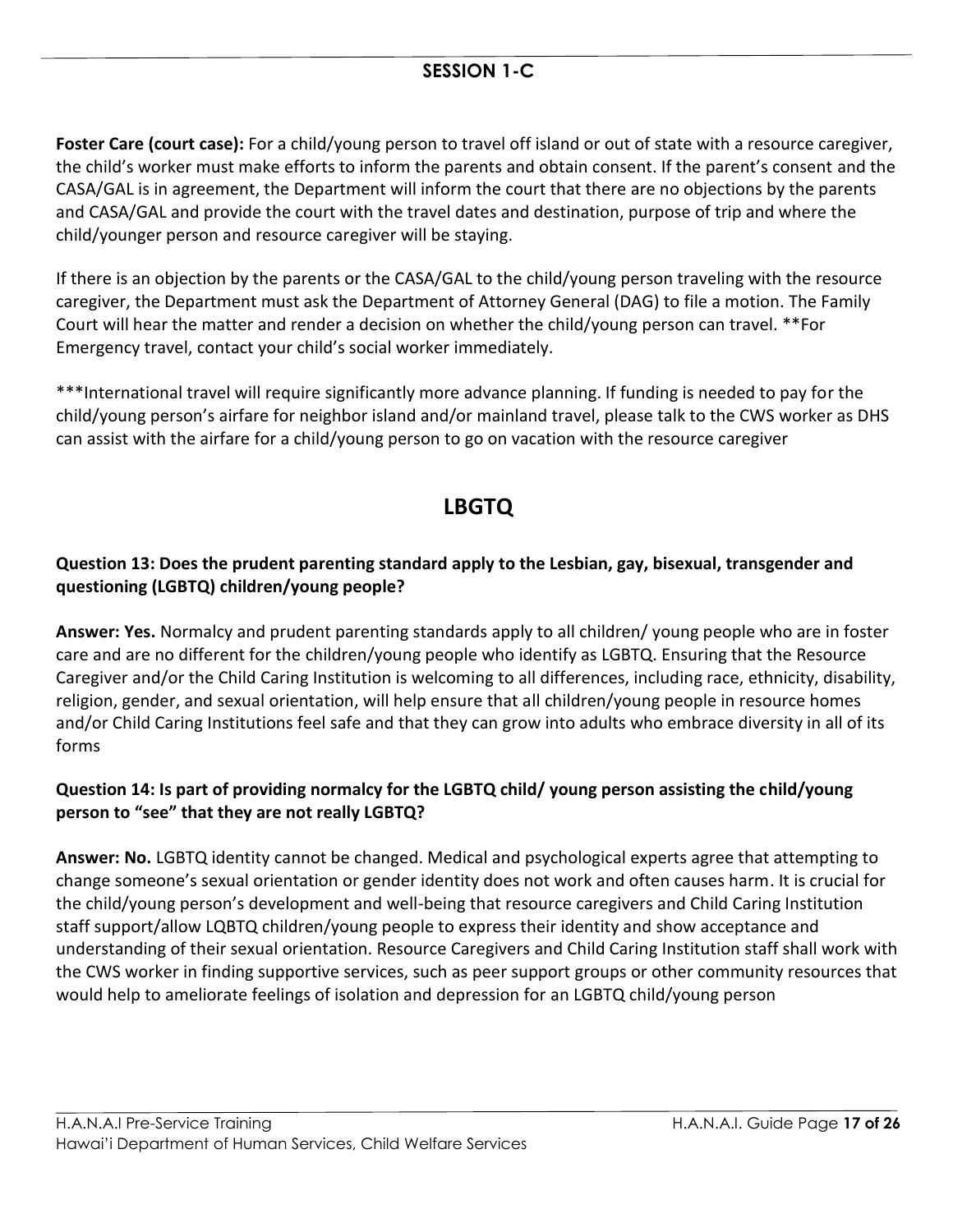## **PRIVILEGES FOR OLDER YOUTH IN CARE**

## **Question 15: Are children/young people who are in foster care allowed to participate on Facebook or other age-appropriate social media?**

**Answer: Yes.** Children/young people can participate in social media, including Facebook (13+) with the permission of the Resource Caregiver and depending on the age of the child, supervision of their Resource Caregiver; this includes young people placed in Child Caring Institutions.

Some common forms of social media are Facebook, and messaging services such as Kix, Instagram, Twitter, Snapchat, video-sharing services such as YouTube and photo sharing services such as Flickr. Social media can be used to socialize and communicate and help you do things, for example, get a message to many people at once, or find a job, but you may not have thought about some of the problems it can cause for you. What can Resource Caregivers and Child Caring Institution staff do to help the child/ young person who are using various forms of social media? Educate them about some of the unintended consequences of posting information.

Share with the child/young person that they need to think before posting information, including photos or videos online, or sending them to friends. Explain to the young person that their privacy is important. There may be negative consequences for the child/young person now as well as in the future as once it is out there it can be in many places that you don't even think about. Their friends can copy what the child/ young person post and send it to people that they don't know who can then send it to even more people. This information, videos and photos that the child/young person sends to their friends could be sent on to other people without the child/young person's knowledge or permission.

## **Question 16: Are children/young people who are in foster care allowed to have cell phones?**

**Answer: Yes. A child/young person who is in foster care may have a cell phone.** Consideration should be given to the method of payment for obtaining and maintaining the cell phone before making a decision and insurance coverage on the phone is encouraged. As with any family unit, considerations as to whether the child/young person gets a cell phone includes responsibility, available funds to purchase the phone and monthly cost. Some young people could buy their own cell phone. Some biological parents may be willing to buy a cell phone for their child/young person who is in foster care. There is no expectation for a Resource Caregiver to use their personal funds to purchase the cell phone.

There are a variety of methods that child/young person may obtain and pay for a cell phone which include: the child/young person may have a cell phone that is part of the contract with their biological family, the Resource Caregiver has agreed to add the child/ young person on their own family cell phone plan, the child/young person has a prepaid or pay-as-you-go plan, or the child/young person has his/her own individual contract.

#### **Question 17: How do you know if a child/young person is ready for a cell phone?**

**Answer: When considering if a child/young person is ready for a cell phone, his/her age is as important as his/her maturity level; ability to follow your (and the school's') rules, and being responsible.**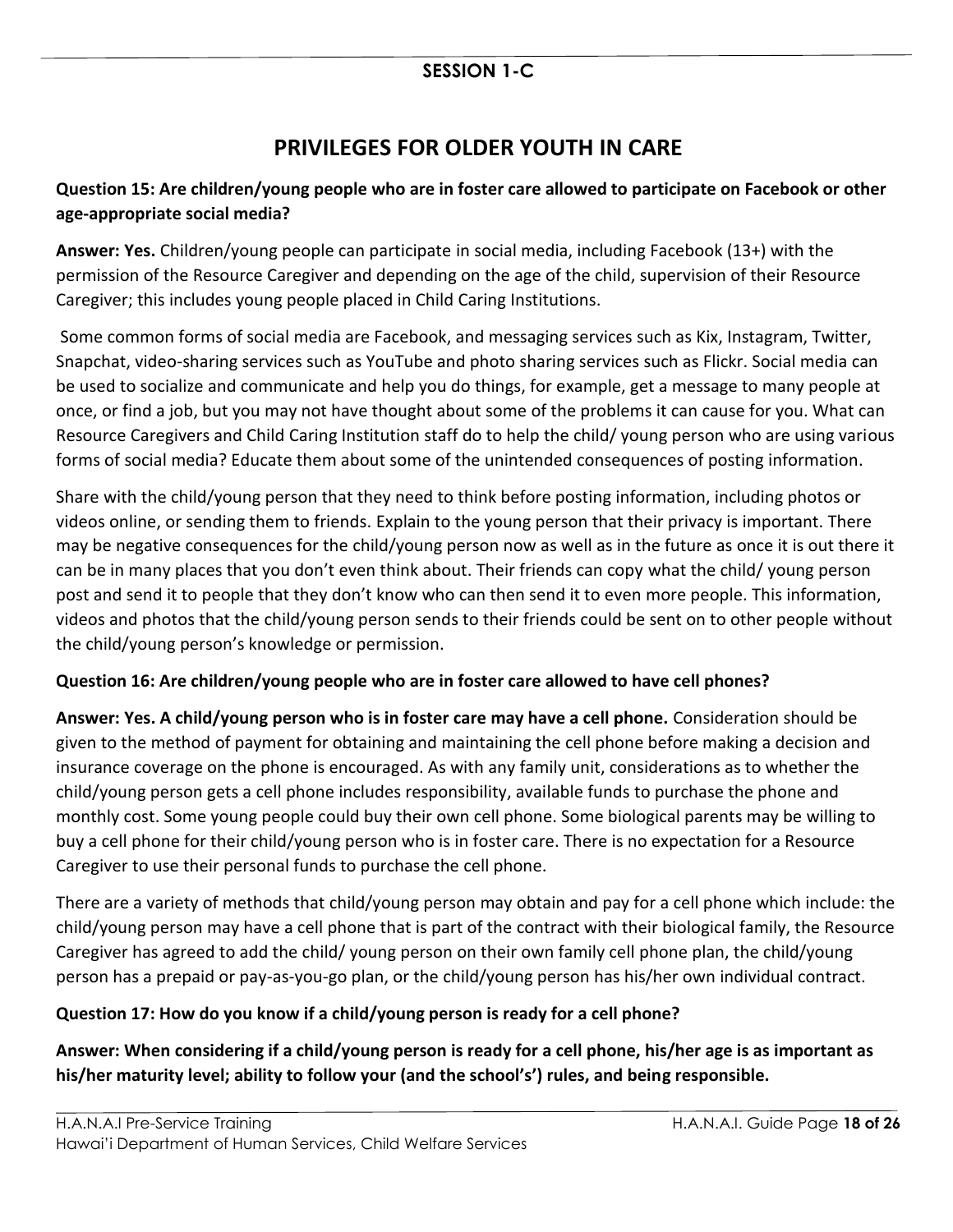A child/young person's being technologically savvy may not have the ability and good judgment to use a cell phone, you may need to say, "No, not yet." Here are some questions to consider: Does the child/young person show a sense of responsibility, such as letting you know when they going to be late because they have something after school? Does the child/young person tend to lose things, such as backpacks or homework folders? Does the child/young person need to be in touch for safety reasons? Would having easy access to friends benefit them for social reasons?

Do you think the child/young person will use the cell phone responsibly-for example, not texting during class or disturbing others with their phone conversations? Can they adhere to limits you set for minutes talked and apps downloaded? Will they use text, photo, and video functions responsibly and not to embarrass or harass others? (Please see in one of question and answer, how resource caregivers can educate the child/young person about the use of social media).

### **Question 18: Can children/young people who are in foster care receive an allowance?**

**Answer: Yes. Earning an allowance teaches children/young people the value and use of money, a skill they will need in the future.** Hawaii Administrative Rules 17-1625-42 Discipline and Guidance. (f) The foster child shall be provided an allowance and/or earned privileges as practiced by the resource family with their own children. Question 19:

**Are children/young people that reside in Child Caring Institution allowed to earn an allowance? Does the facility pay the allowance out of contract money that they receive? Answer: Yes. The Child Caring Institution where children/young people reside may provide opportunities for children/young people to learn the value and use of money through the giving of an allowance, provision of opportunity for earning, spending, and saving.**

If the Child Caring Institution has a process for giving young people an allowance, the facility shall include in their process a means of keeping children/young people's money secure and a record of monies being held for children/young people. The Child Caring Institution shall ensure that the children/young people's allowance is kept separate from the facility's financial accounts.

## **Question 20: Are children/young people who are in foster care allowed to attend functions without adult supervision?**

**Answer: Yes.** Resource Caregivers and the identified Child Caring Institution staff should encourage their child/young person to participate in community, school, recreational and cultural activities that are appropriate to their age and development. Resource Caregiver and the Child Caring Institution staff shall use the prudent parent standards to determine what activity would not require adult supervision.

## **Question 21: Can young people who are in foster care date or attend the prom?**

**Answer: Yes.** Resource Caregivers can help the young person understand healthy dating practices by assisting with recognizing healthy and unhealthy behavior, developing coping skills for addressing jealousy and anger,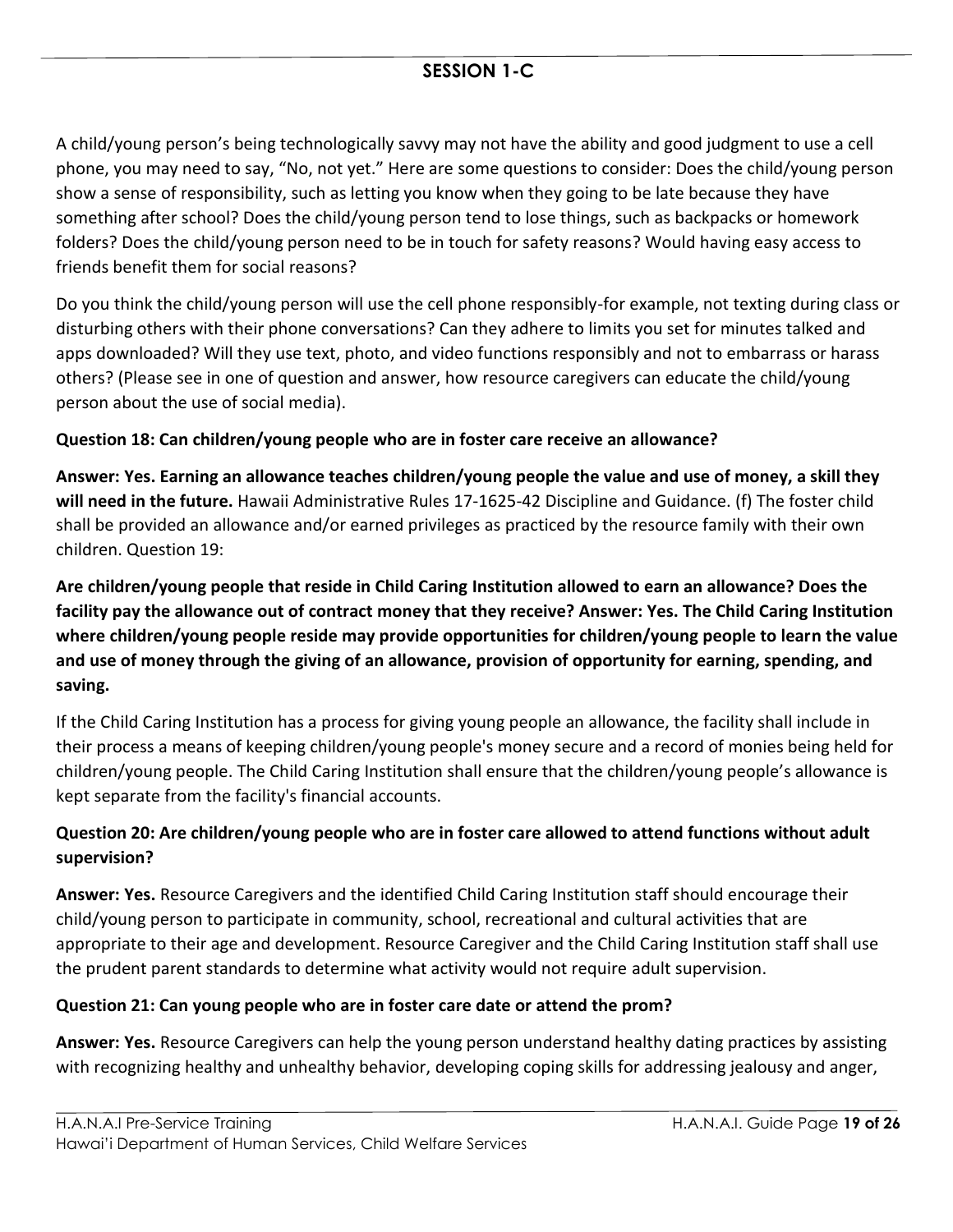recognizing when a relationship may no longer be working, and knowing how to end a relationship. Prom can feel like a rite of passage for young people and the high school prom is usually the first formal event in the lives of young people. Attending prom can be both exciting and stress producing, it can provide an opportunity for the young person, Resource Caregiver, and peers, to collaborate in the development of planning for the event and engaging in communicate about logistics, behavior and contingencies.

## **ACTIVITIES IN PREPARATION FOR ADULTHOOD**

### **Question 22: Can a young person obtain their learner's permit while in foster care?**

**Answer: Yes. Allowing a young person to learn to drive and get his/her learner's permit and subsequently a driver's license is part of normalcy for adolescents and teenagers.**

### **Question 23: Can the resource caregiver sign for the young person's learner permit?**

**Answer: No. The Department has a process in place for a young person in foster care to obtain their permit.**  The Resource Caregiver or the CWS worker can help the young person complete the application, however the signature for the application is a Department designee. Please consult with the CWS worker on assisting the young person to obtain their learner's permit.

### **Question 24: Can a child/young person ride in the back of a truck?**

**Answer: Not if the child is 12 and under**. HRS 291-14 …12 and under are not allowed to ride in the bed of the truck. It is not against the law for children 13 and above to ride in the back of a truck.

#### **Question 25: Who pays for the motor vehicle insurance for the young person?**

**Answer: The department does not provide, pay or reimburse for motor vehicle insurance.** If a Resource Caregiver allows the young person to drive their vehicle then they need to make sure that they are added to their insurance policy

## **Question 26: Can children/young people ride in a car driven by another licensed minor?**

**Answer: Yes.** They may ride with other licensed adults and licensed teen drivers with the permission of their resource caregiver. Resource Caregivers shall use the reasonable and prudent parent standard in determining whether to give permission. Drivers shall have the proper equipment in the car (i.e.: in accordance with the law).

## **Question 27: Can a young person work a part time job? What does the law say about minors working? Answer: Yes. A young person who is in foster care can obtain part time employment as long as they follow Child Labor Law.**

Resource Caregivers and Child Caring Institution staff shall encourage and support the young person to seek part-time employment as this helps them to learn life skills, build work ethics and learn money management. The Resource Caregiver and Child Caring Institution staff can assist the young person to balance work, school,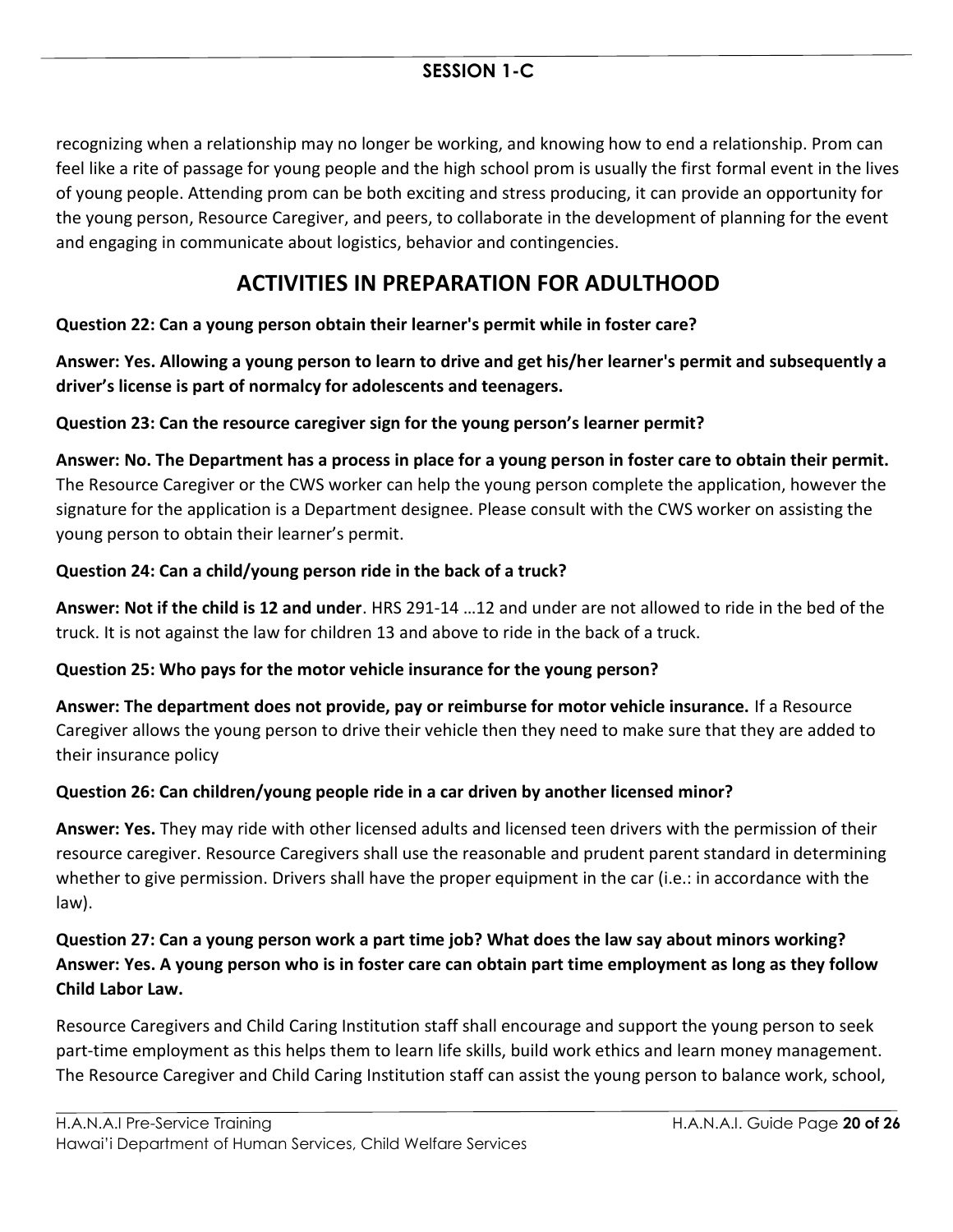and household responsibilities. Resource Caregivers and Child Caring Institution staff shall assist the young person to address any barriers to employment, like transportation. When possible, provide transportation to and from the young person's employment or ensure that the young person has a way to and from work. Depending on the CWS unit, the young person can obtain a bus pass from the CWS worker or the Resource Caregiver will need to purchase a bus pass and get reimbursed from the Department. Please check with your young person's CWS worker for how they handle bus passes for young people. Resource Caregivers that provide transportation to and from the young person's work can claim mileage.

## **OTHER QUESTIONS**

## **Question 28: Is parental/guardian permission required prior to a child/ young person receiving a haircut/coloring?**

## **Answer: The Department's policy is that the parent's or guardian's consent is required for the child/young person to have a haircut, hair color, body piercing, and tattoo.**

The Resource Caregiver or the Child Caring Institution are to consult with the child's CWS worker, who will contact the parents. When parents' whereabouts are unknown or parents are not responding, the matter can be brought before the GAL and Family Court. Personal parental preference: (some parents have not cut their child's hair since the child was born, some parents want to be present when the child's hair is cut or ears pierced), religion, culture, and family practice, need to be considered.

## **Question 29: Can Resource Caregivers look for therapy for the child/young person in their care?**

## **Answer: It is not the Resource Caregiver's responsibility to find a therapist for the child/young person.** However, Resource Caregivers may have other children/young people that have used a certain therapist and they are able to get the child/young person in to begin therapy sooner. The Department does have contract providers and if specialized treatment is needed (i.e.: sex abuse) resource caregivers should always have a conversation with the child's worker to make sure that everyone is on the same page for the child/young person's treatment plan.

## **Question 30: Do babysitters who watch a child/young person who is in foster care need to undergo a Child Abuse and Neglect (CA/N) and Hawaii State Criminal History Check before they are able to watch the child/young person?**

**Answer: No.** The Resource Caregiver is responsible to ensure the babysitter is suitable to complete the job and is provided guidance of what to do in an emergency. Furthermore, disciplinary procedures and confidentiality is explained to the babysitter. If the Resource Caregiver is receiving child care subsidy through the Department of Human Services, Benefit Employment Social Services Division (BESSD) to pay for child care cost for the child, then the Resource Caregiver shall ensure that the babysitter is in compliance with Hawaii Administrative Rules 17-798.2 Child Care Services.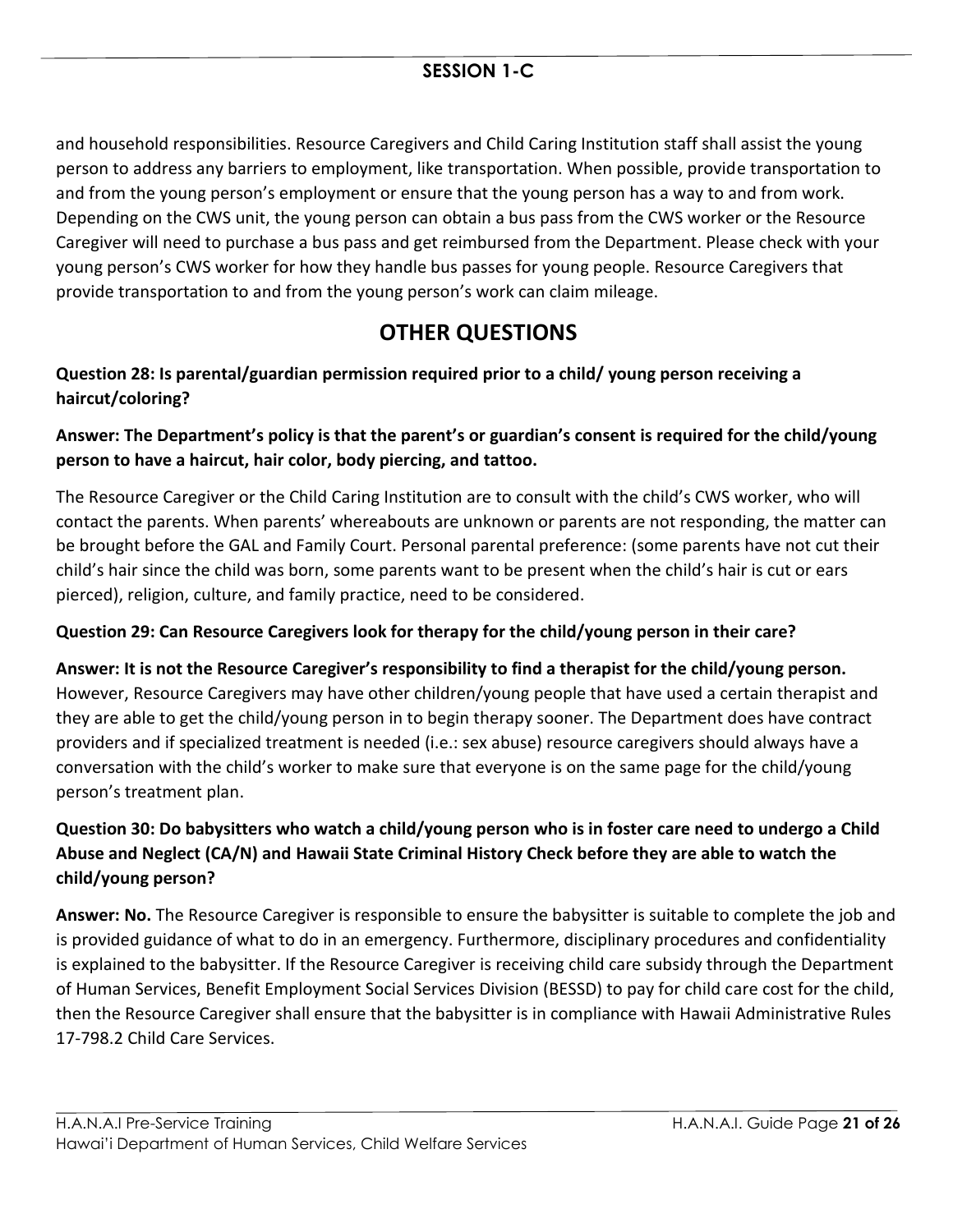## **QUALIFIED IMMUNITY**

**Question 31: What happens if I use the reasonable and prudent parent standard in allowing a child or young person in my care to participate in age and developmentally appropriate sports activities, cultural, social and school functions and they suffer an injury?**

**Answer: Resource Caregivers and on site CCI caregivers shall have qualified immunity as long as the resource caregiver has knowledge and skills relating to the reasonable and prudent parent standard for the participation of the child/young person in age developmentally appropriate activities.**

Knowing and understanding the cognitive, emotional physical and behavioral capacities of a child, and knowledge and skills relating to applying the standard to decisions such as whether to allow the child/young person to engage in social, extracurricular, enrichment, cultural, and social activities, including sports, field trips, and overnight activities lasting 1 or more days, and to decisions involving the signing of permission slips and arranging of transportation for the child/young person to and from extracurricular, enrichment and social activities.

## **Special Considerations**

Pregnancy & Expected Parenting

- Access and medical support during pregnancy
- Opportunity to pursue higher education or employment
- Both parents included in the pre-pregnancy process

#### Disabilities

- Access for opportunities in community or schools
- Continued support in services to remove barriers

#### Cultural Awareness

- Learning about cultural & ethnic background of youth & birth family
- Food preferences, traditions, rituals & practices

Hair & Skin Care

- Consulting with the family to find out specific guidance or techniques specific to the youth in care if different from their own.
- Being open to learning from the youth.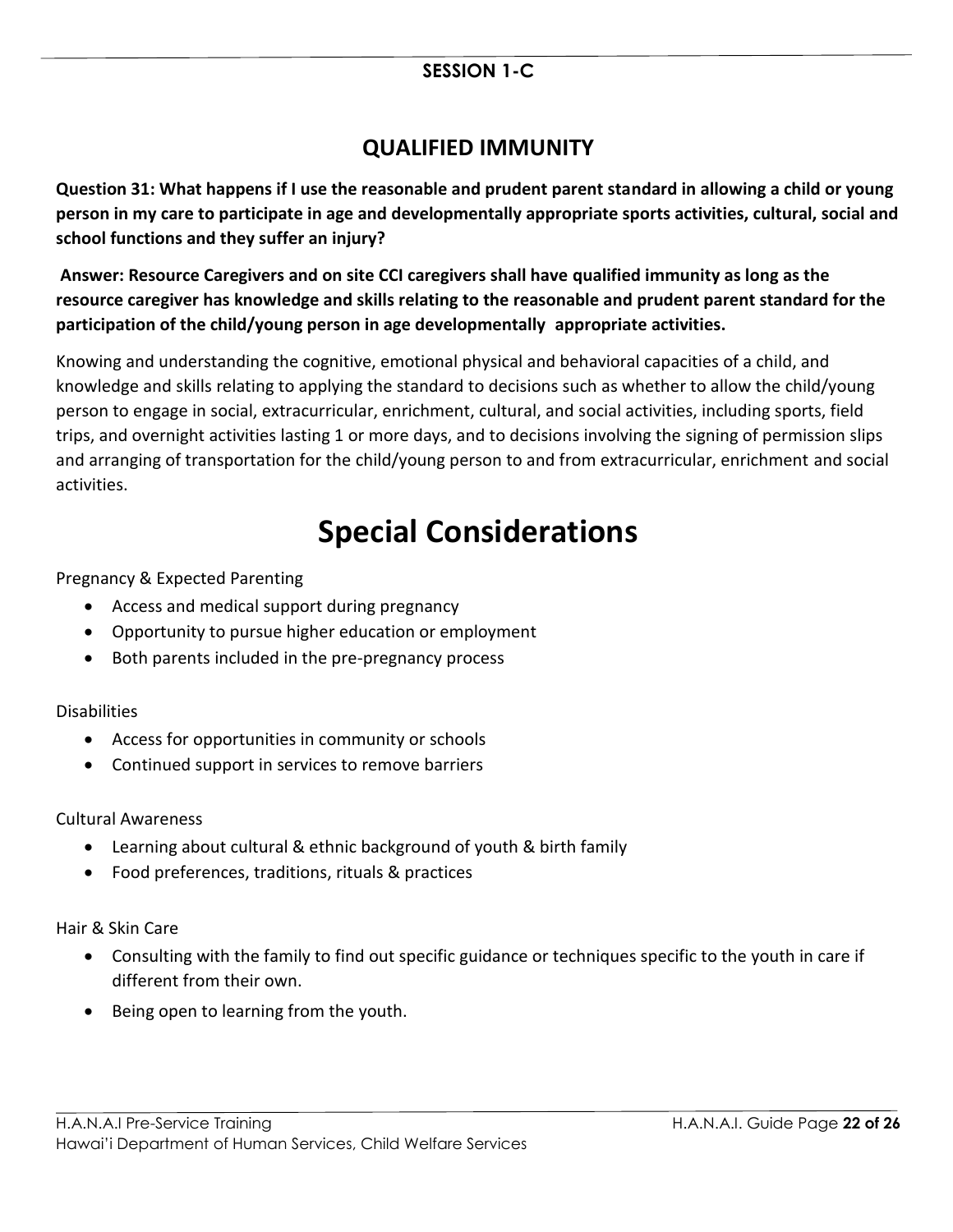Religion & Spirituality

- Choosing and practicing religion is considered among the rights that parents have with respect to their children that is protected by the US Constitution and remains intake even when the youth in care.
- Youth 's parents have the right to express a preference in regard to religion, spirituality, or related activities for their child
- Being open to learning from the youth and birth family.
- Appropriate aged youth in care can choose the religious or spiritual activity in which they would like to participate or not.
- For children or young people's families who have no religious preference, an invitation from resource families are welcomed however must be communicated to birth family and CWS team.

Sexual Orientation & Gender Identity/Expression

- Remember that sexual and gender identity is a typical part of development
- Provide the opportunity for self-expression or dressing style.
- Attend or participate in SOGIE/LGBTQ+ training, support groups, or seek out resources that may apply.

## **Consultation & Support**

Resource caregivers may at any time consult with the CWS worker, GAL, therapist, or other team members if they are unaware, unsure, or confused regarding applying to guidelines. If you feel like a resource family that would like further training with topics relating to anything specific for their youth then reach out to the Resource Caregiver Warm Line at 545-1130 or your CWS team.

## **Bill of Rights**

## **Activity: RIGHTS OF CHILDREN IN CARE**

## **Myth or Fact?**

Myth or Fact: Live in a home, free from physical, psychological, sexual, and other abuse.

Myth or Fact: Receive food, shelter, and clothing.

Myth or Fact: Receive medical care, dental services, and corrective vision care.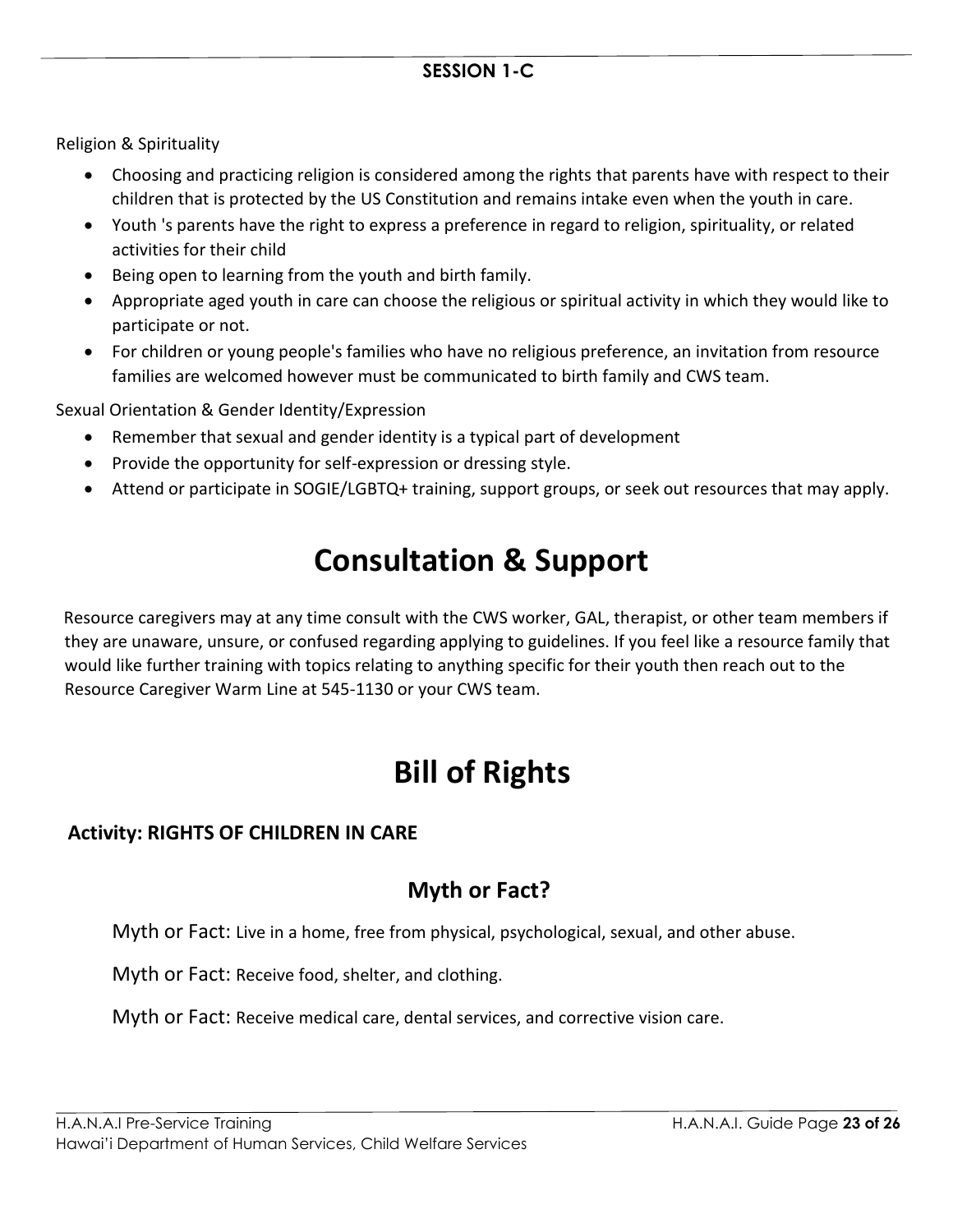Myth or Fact: Be enrolled in a health insurance plan and, within 200 days of out-of-home placement, be provided with a health assessment and recommend treatment.

Myth or Fact: Have regular, supervised or unsupervised, in-person, telephone, or other forms of contact with the child's parents and siblings while the child is in foster care unless the contact is either prohibited by court order or is deemed unsafe by the child's child welfare services worker, therapist, guardian ad litem, or court appointed special advocate. Withholding visitation shall not be used as punishment.

Myth or Fact: Receive notice of court hearings, and if the child wishes to attend hearings, it is the youth's responsibility to gets there.

Myth or Fact: Have in-person contact with the child's assigned child welfare services worker.

Myth or Fact: Have the ability to exercise the child's own religious beliefs, including the refusal to attend any religious activities and services.

Myth or Fact: Youth cannot request a bank account unless approved and managed by the caregiver.

Myth or Fact: Be able to participate in extracurricular, enrichment, cultural, and social activities; provided that if a child-caring institution or resource caregiver authorizes the participation, the authorization shall be in accordance with the reasonable and prudent parent standards.

Myth or Fact: Beginning at age 16, be provided with age-appropriate life skills training and a transition plan for appropriately moving out of the foster care system, which shall include reunification or other permanency, and written information concerning independent living programs, foster youth organizations, and transitional planning services that are available to all children in foster care who are sixteen years of age or older and their resource families.

Myth or Fact: If the child is 14 years of age or older, have a right to be involved in developing a case plan and planning for the child's future.

Myth or Fact: If the child is 18 years of age or older, receive the child's credit report, free of charge, annually during the child's time in foster care and received assistance with interpreting the report and resolving inaccuracies, including when feasible, assistance from the child's guardian ad litem. Myth or Fact: If the child is seventeen years of age, receive prior to aging out of care certain personal records, such as an official or certified copy of the child's United States birth certificate, a Social Security card issued by the Commissioner of Social Security, health insurance information, a copy of the child's medical records or information to access the child's medical records free of charge, immigration documents, and a driver's license or civil identification card issued by the State; provided that the department or authorized agency shall obtain the personal records for the child.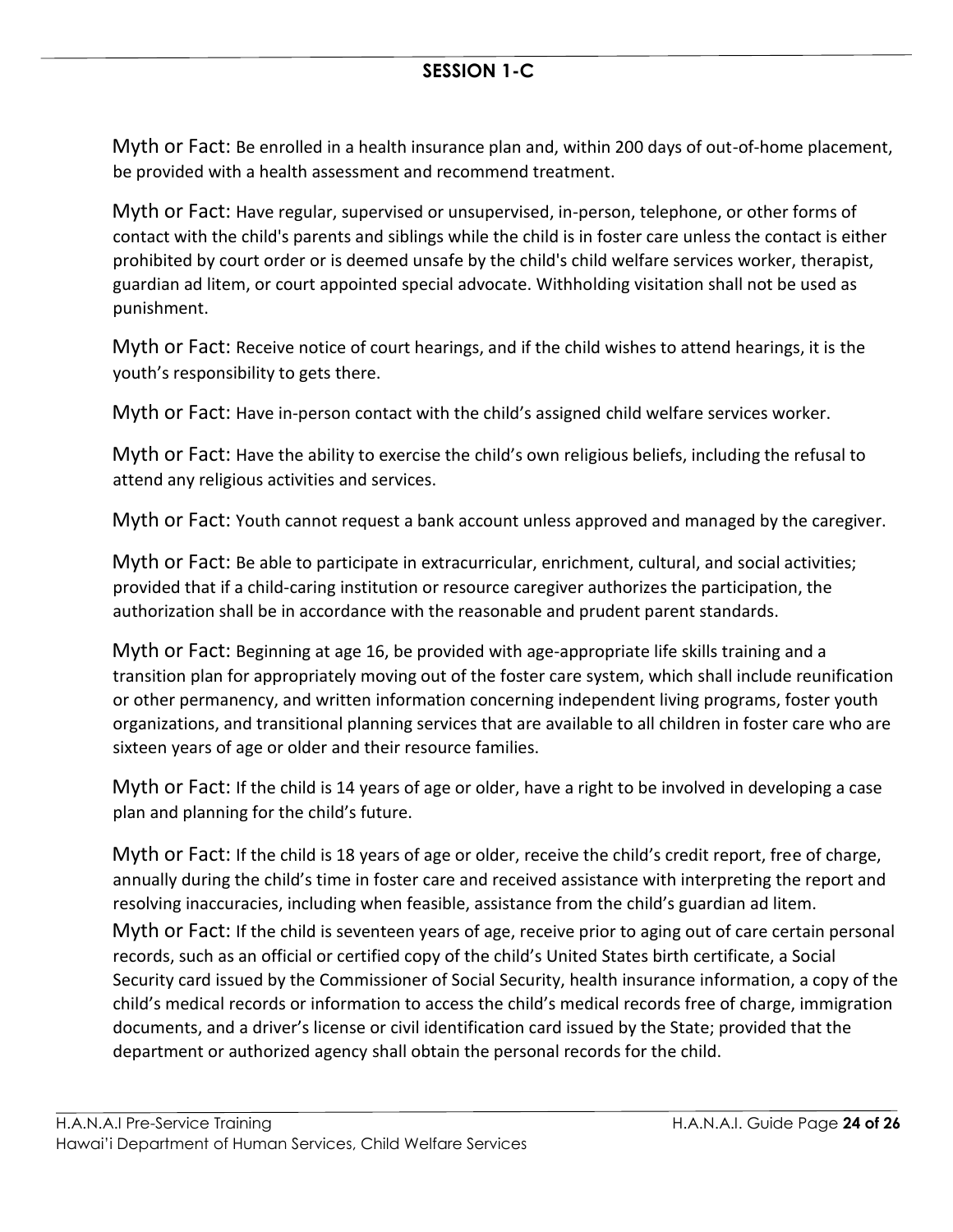## Bill of Rights

This bill was signed into law as Act 105 by Governor Ige on July 5, 2018. This was an ongoing collaboration, commitment, and dedication by Department of Human Services, Child Welfare Services, Family Court, the Attorney General's office, foster youth, and partnering agencies for almost two years. The purpose was to update and change the former existing guiding principles.

Rights of Youth in Foster Care

- To live in a home, free from physical, psychological, sexual, and other abuse
- Receive food, shelter, and clothing
- Receive medical care, dental services, corrective vision care, and mental health services
- Be enrolled in a health insurance plan and, within forty-five days of out-of-home placement, be provided with a health assessment and recommended treatment
- Have regular, supervised or unsupervised, in-person, telephone, or other forms of contact with the child's parents and siblings while the child is in foster care unless the contact is either prohibited by court order or is deemed to be unsafe by the child's child welfare services worker, therapist, guardian ad litem, or court-appointed special advocate. Withholding visitation shall not be used as punishment.
- Receive notice of court hearings, and if the child wishes to attend the hearings, the department or authorized agency shall ensure that the child is transported to the court hearings.
- Have in-person contact with the child's assigned child welfare services worker
- Have the ability to exercise the child's own religious beliefs, including the refusal to attend any religious activities and services
- Have a personal bank account if requested and assistance in managing the child's personal income consistent with the child's age and development, unless safety or other concerns require otherwise
- Be able to participate in extracurricular, enrichment, cultural, and social activities; provided that if a childcaring institution or resource caregiver authorizes the participation, the authorization shall be in accordance with the reasonable and prudent parent standard
- Beginning at age twelve, be provided with age-appropriate life skills training and a transition plan for appropriately moving out of the foster care system, which shall include reunification or other permanency, and written information concerning independent living programs, foster youth organizations, and transitional planning services that are available to all children in foster care who are twelve years of age or older and their resource caregiver
- If the child is fourteen years of age or older, have the right to be involved in developing a case plan and planning for the child's future